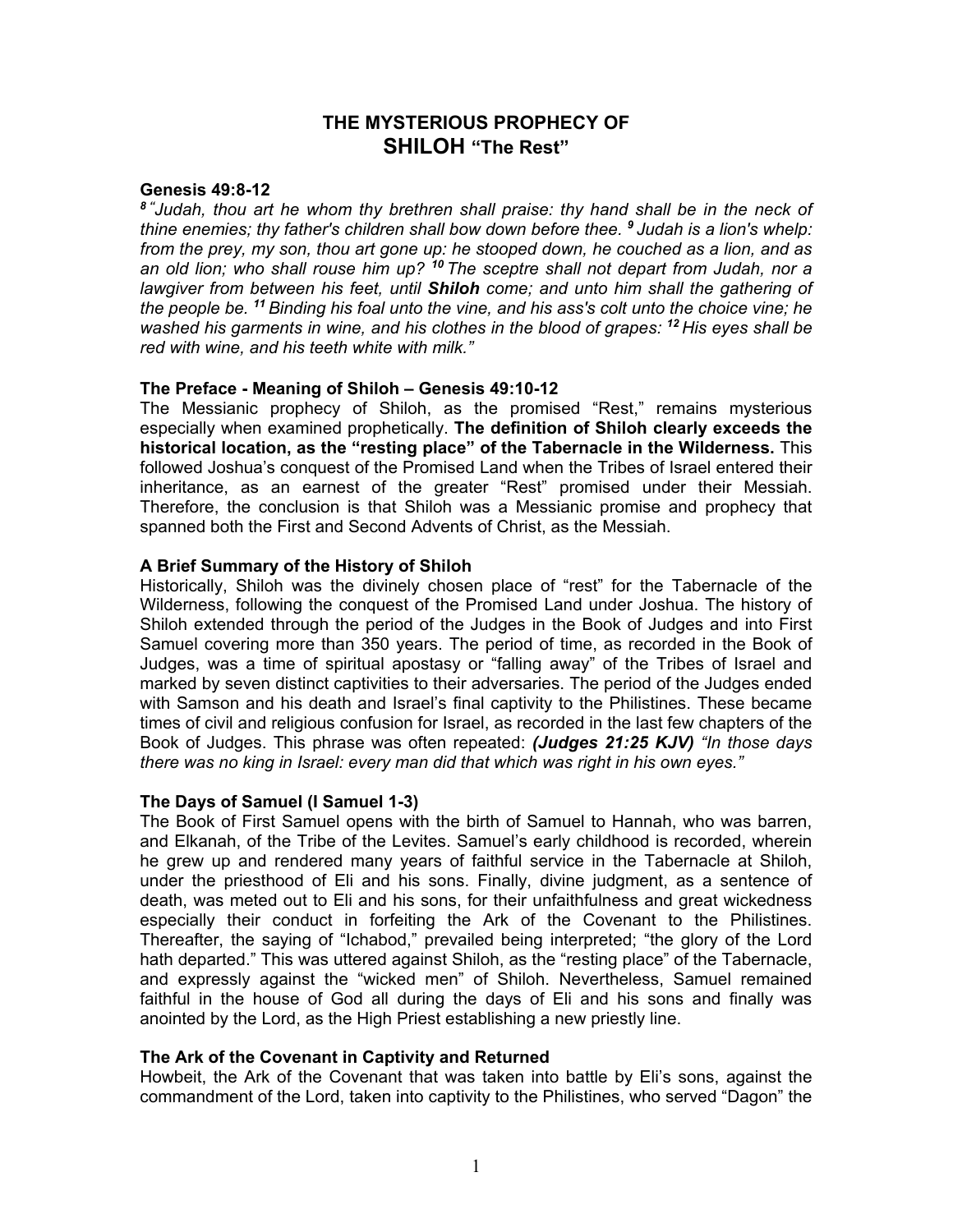"Fish God." The Ark remained there "seven months" during which great adversity beset the Philistines. They finally returned the Ark to Israel on a "new cart," according to 1 Samuel chapter 6. However, the Ark of the Covenant never returned to "Shiloh" but with great trepidation and reverence it was eventually taken to the House of Abinadab dwelling in Mizpeh. This became the final destiny of the Ark of the Covenant during the Priesthood of Samuel until David "fetched" the Ark from the House of Abinadab and carried it on a cart into Jerusalem. This officially marked the end of "Shiloh," as the dwelling place of the Tabernacle. It also officially ended the period of Judges with Samson making Samuel, a prophet, priest, and the final Judge. *(Jer 7:12 KJV) "But go ye now unto my place which was in Shiloh, where I set my name at the first, and see what I did to it for the wickedness of my people Israel."* 

## **"Shiloh" – A Messianic Promise and Prophecy**

The promise and prophecy of "Shiloh," according to Genesis 49:8-12, was the "Rest," clearly referring to the Messiah, as Christ revealed during His First Advent. The promised "Rest" was from the "yoke of the law" under the Mosaic Covenant through the person and redemptive work of Christ. "Shiloh," as the Messiah and the redemptive "Rest," was first offered to the Nation of Israel under the New Covenant of Grace, during the 70th Week of Daniel. **See Special Study ["Daniel's 70](https://graceassemblysandiego.info/wp-content/uploads/Daniels70thWeekopt.pdf)th Week."** This offering provisionally fulfilled Daniel 9:24. This week commenced in the Gospels with the "Passion Week" and extended into the first seven years of the Book of Acts. However, only a remnant of the Nation received Christ, as Messiah, and entered the "Rest" of redemption and the subsequent "refreshing" of the Holy Spirit fulfilling the prophesy of Isaiah 28:11-13. *(Isaiah 28:11-13 KJV) 11 "For with stammering lips and another tongue will he speak to this people.<sup>12</sup> To whom he said, This is the rest wherewith ye may cause the weary to rest; and this is the refreshing: yet they would not hear. <sup>13</sup> But the word of the LORD was unto them precept upon precept, precept upon precept; line upon line, line upon line; here a little, and there a little; that they might go, and fall backward, and be broken, and snared, and taken."* 

The Nation, as a whole, rejected Christ as Messiah and the "Rest" and "refreshing." They **fell backward**, i.e., lapsed back under Judaism and the Law of Moses. This rejection was also prophesied in Isaiah 28:1-8. After this Israel was "snared" and taken into even greater "captivity" during the Roman siege of Jerusalem in 70 AD and thereafter entered their "Diaspora" or dispersion.

# **A New Purpose, the Church**

After Israel's National rejection of the "Rest," and the "refreshing" offered through the Person and Work of Christ under the "New Covenant," the "Rest" was offered to the Gentiles and many entered therein. This marked the beginning of a "new purpose" as the Church that had been "hidden" in Christ and God. This purpose continued through the Church Age and will be consummated, as the "Fullness of the Gentiles," according to Romans 11:25. **See Special Study ["Fullness of Times."](https://graceassemblysandiego.info/wp-content/uploads/FullnessofTimesopt.pdf)** *(Romans 11:25 KJV) "For I would not, brethren, that ye should be ignorant of this mystery, lest ye should be wise in your own conceits; that blindness in part is happened to Israel, until the fulness of the Gentiles be come in."*

Therefore, the reoffering of "Shiloh," to the Nation of Israel, as the "Rest," and "refreshing" will be based on receiving Christ, as Messiah and His redemptive work. This will follow Israel's National Restoration in 1948 and 1967. It yet awaits their Spiritual Restoration, as the "fullness of Israel" which must follow the "Fullness of the Gentiles."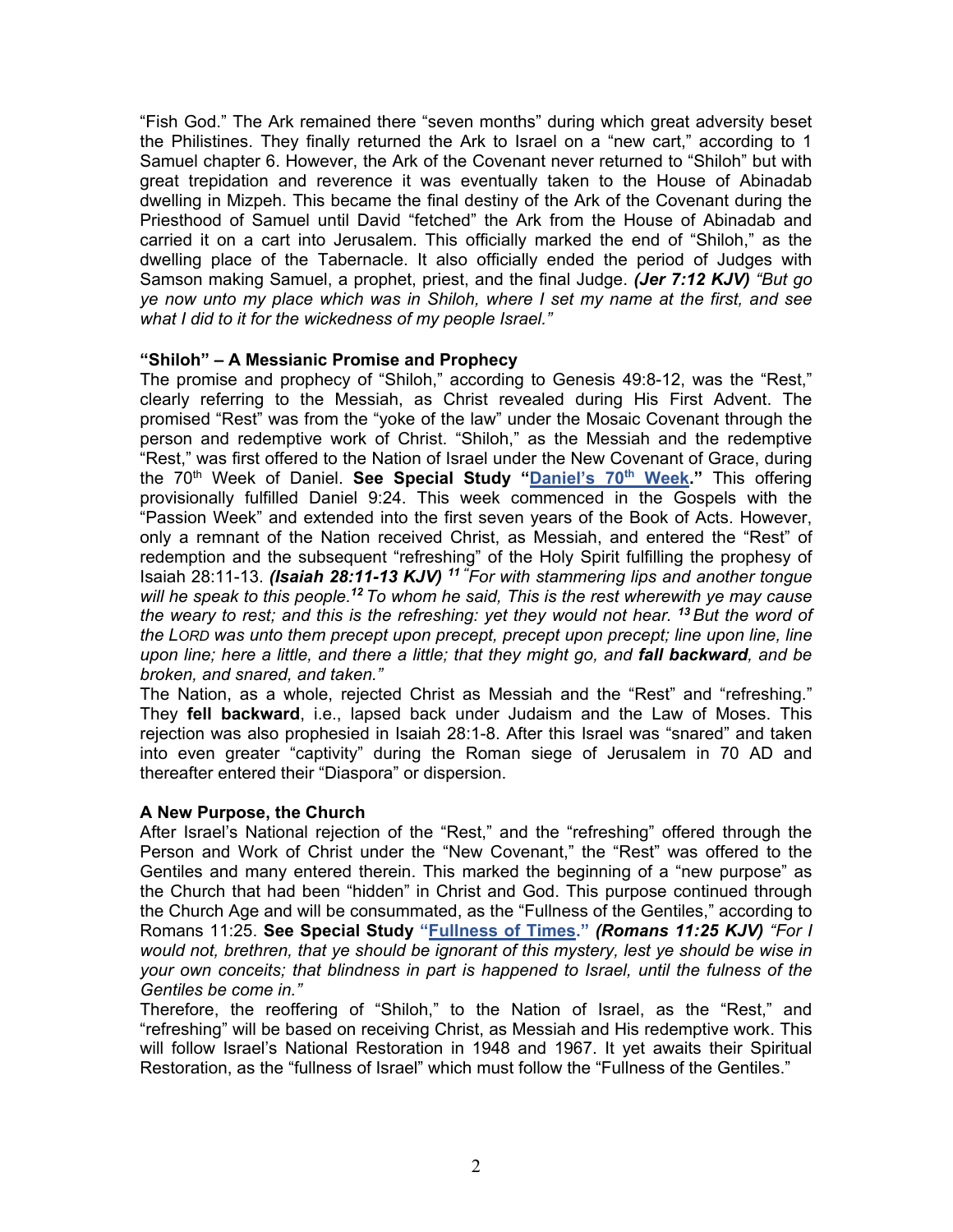### **The Spiritual Restoration of Israel**

Israel must first receive Christ, as Messiah, as the "Rest" and His "redemptive work" followed by the "refreshing" of the Holy Spirit before their spiritual restoration. This was first offered and rejected by the Nation Israel during the  $70<sup>th</sup>$  Week of Daniel during the First Advent of Christ. Now following their National Restoration in 1948 and 1967, followed by their Spiritual Restoration, Israel will finally receive the greater promise of the "Rest," as their Messianic Kingdom during the Millennial reign of Christ for a thousand years. The blessings of the Kingdom Age will be great reaching to the Gentiles who enter therein. These will be Gentiles who survive the tribulation period and enter the Kingdom Age without having received the mark of the beast. (See the Beatitudes recorded in Matthew 5:1-12.)

## **The Prophecy of Jacob over the Tribe of Judah**

We have briefly given an overview "Shiloh," historically and prophetically. We will now confine our study to the Messianic prophecies and promises given by Jacob to the Tribe of Judah as prophesied in Genesis 49:8-10.

## *The Prophetic Text of "Shiloh"*

*(Gen 49:8 KJV) "Judah, thou art he whom thy brethren shall praise: thy hand shall be in the neck of thine enemies; thy father's children shall bow down before thee."* 

*(Gen 49:9 KJV) "Judah is a lion's whelp: from the prey, my son, thou art gone up: he stooped down, he couched as a lion, and as an old lion; who shall rouse him up?"* 

*(Gen 49:10 KJV) "The sceptre shall not depart from Judah, nor a lawgiver from between his feet, until Shiloh come; and unto him shall the gathering of the people"* 

*(Gen 49:11 KJV) "Binding his foal unto the vine, and his ass's colt unto the choice vine; he washed his garments in wine, and his clothes in the blood of grapes:"* 

*(Gen 49:12 KJV) "His eyes shall be red with wine, and his teeth white with milk."* 

#### **Messianic Promises over the Tribe of Judah**

The above prophetic promises, by Jacob over the Tribe Judah, were clearly Messianic and sealed the Tribe of Judah, as the seed line of the Messiah. This prophecy first applied to David, as the Lion of the Tribe of Judah. However, the Messianic prophecy was clearly beyond David and extended to Christ, the Son of David, according to the flesh. Why? Christ as a Son of David was also the very Son of God, via the virgin birth, and therefore destined to become the Greater Lion of the Tribe of Judah. This prophesy also establishes Christ, as the greater heir of the Davidic Covenant according to 2 Samuel 7:7-14. We agree with the prophecy of "Shiloh" in the "near view" to be explained below.

# **The Mysterious Prophecy of "Shiloh"**

#### **The Near View**

The Messianic prophecy of "Shiloh," as the "Rest," given by Jacob over the Tribe of Judah far exceeded the "near view" of David's reign, as King and the "Lion of the Tribe of Judah." It also exceeds the "near view" of Solomon, as David's son and his reign which was indeed an earnest of the greater "Rest" or the Millennial reign of Christ. Therefore, this Messianic prophecy was speaking of Christ, as the Greater Lion of the Tribe of Judah." As explained above, Christ, the son of David, according to the flesh, was also the very Son of God through His virgin birth. Therefore Christ, as the God/Man and the Messiah was the greater heir of the Davidic Covenant and a greater reign than Solomon. Christ, as "Shiloh" was the only one able to provide the redemptive "Rest"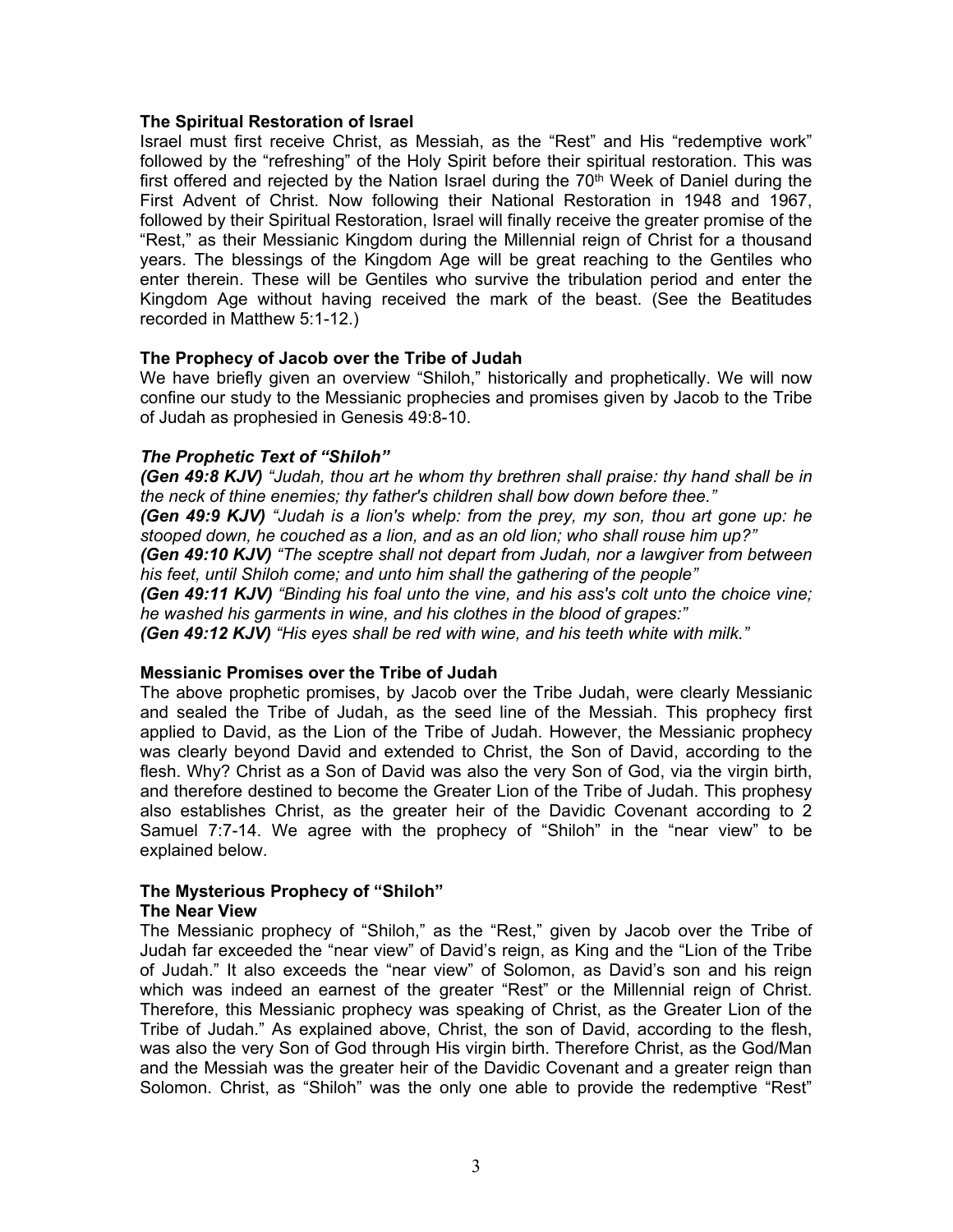through His vicarious work and the only heir of to the greater Messianic Kingdom, as the Millennial "Rest" of a thousand years.

*(Heb 4:7 KJV) "Again, he limiteth a certain day, saying in David, To day, after so long a time; as it is said, To day if ye will hear his voice, harden not your hearts*."

*(Matt 12:42 KJV) "The queen of the south shall rise up in the judgment with this generation, and shall condemn it: for she came from the uttermost parts of the earth to hear the wisdom of Solomon; and, behold, a greater than Solomon is here."* 

## **The Messianic Prophecy of "Shiloh" Spans Christ's First and Second Advent The Far View**

Therefore, the Messianic prophecy of "Shiloh," as the redemptive "Rest," was first offered to the Nation of Israel during Daniel's  $70<sup>th</sup>$  Week of seven years. This week of seven years commenced with Christ's Triumphant Entry in the Gospels and extended into the Book of Acts. The redemptive "Rest" was expressly from the "yoke" and "burden" of the Mosaic Law of works and was offered by Christ in view of His "vicarious" work to be finished during the "Passion Week."

**(Matt 11:28 KJV)** "Come unto me, all ye that labour and are heavy laden, and I will give you rest."

**(Matt 11:29 KJV)** "Take my yoke upon you, and learn of me; for I am meek and lowly in heart: and ye shall find rest unto your souls."

**(Matt 11:30 KJV)** "For my yoke is easy, and my burden is light."

## **The Redemptive "Rest" Reoffered**

Therefore, Christ and His redemptive "Rest" was offered prior to His death and was reoffered to the Nation of Israel following the "Passion Week" and His resurrection on the basis of the New Covenant of Grace. The Nation of Israel, by accepting Christ in resurrection, as their Messiah, the "Rest" of His redemptive work and the "refreshing" of the Holy Spirit would enter them into their "times of restitution." This reoffering is found in Acts 3:21, during the  $70<sup>th</sup>$  Week of Daniel, as prophesied in Daniel 9:24. The ascended Christ was ready to return and subdue Israel's enemies round about and usher in their Messianic Kingdom, as the greater Millennial "Rest" of a thousand years. **See Special Study ["Three Prophetic Weeks of Seven Year Periods."](https://graceassemblysandiego.info/wp-content/uploads/ThreePropheticWeeksofSevenYearPeriods.pdf)**

#### **The Provisions of Daniel 9:24**

*(Dan 9:24 KJV) "Seventy weeks are determined upon thy people and upon thy holy city, to finish the transgression, and to make an end of sins, and to make reconciliation for iniquity, and to bring in everlasting righteousness, and to seal up the vision and prophecy, and to anoint the most Holy."* 

#### **Times of Restitution**

*(Acts 3:21 KJV) "Whom the heaven must receive until the times of restitution of all things, which God hath spoken by the mouth of all his holy prophets since the world began."* 

# **A Remnant Received – The Nation Rejected**

Only a remnant received the resurrected Christ as their Messiah, and the redemptive "Rest" and "refreshing" of the Holy Spirit under the New Covenant. The Nation of Israel, as a whole, rejected. Therefore, the "times of restitution" now await Christ's Second Advent. Therefore, we receive the Messianic prophecy of "Shiloh" in "the far view," as embracing both Christ's First and Second Advents and the time span as "between his feet."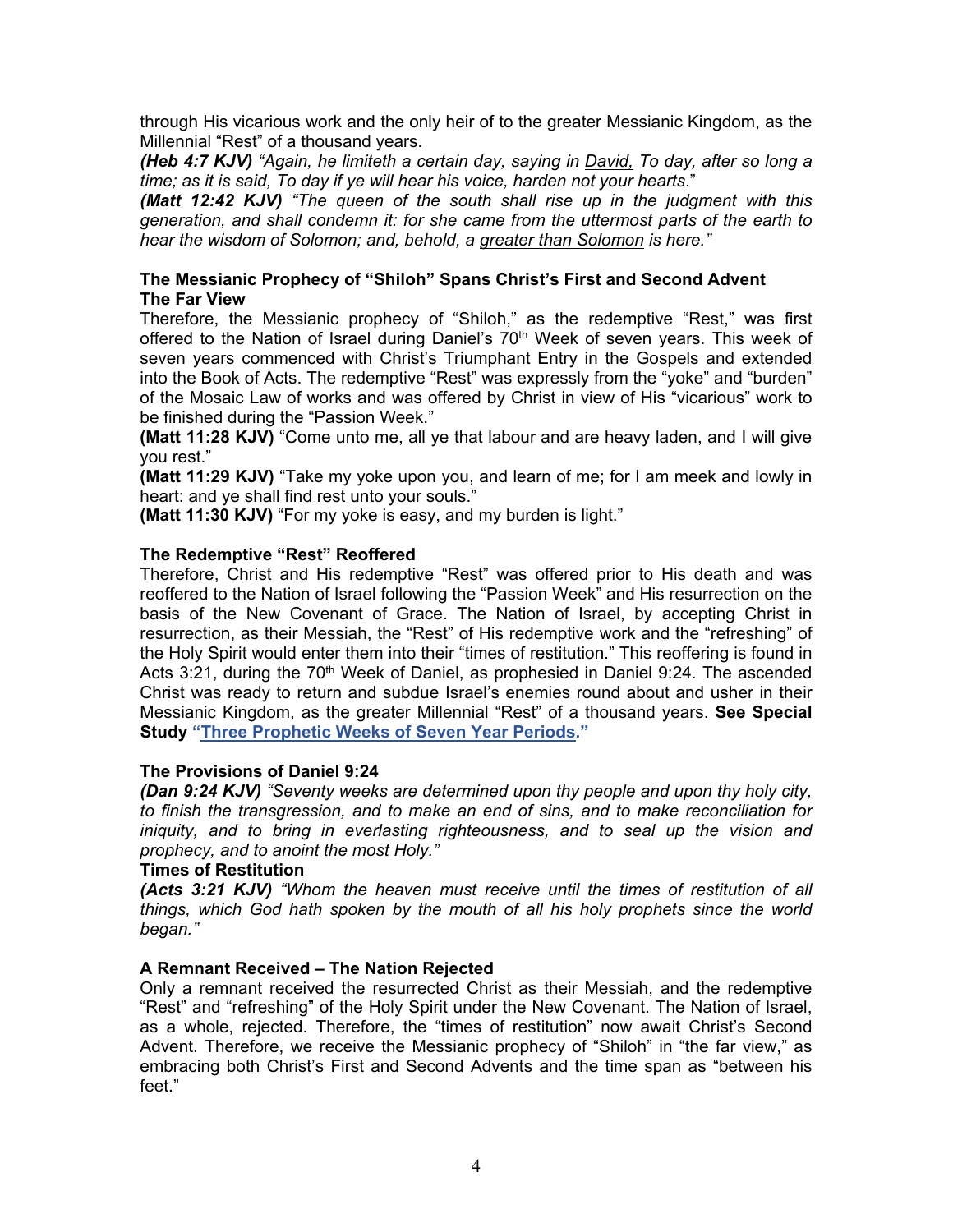### **The Prophetic Text of "Shiloh"**

*(Gen 49:8 KJV) "Judah, thou art he whom thy brethren shall praise: thy hand shall be in the neck of thine enemies; thy father's children shall bow down before thee."*

*(Gen 49:9 KJV) "Judah is a lion's whelp: from the prey, my son, thou art gone up: he stooped down, he couched as a lion, and as an old lion; who shall rouse him up?"*

*(Gen 49:10 KJV) "The sceptre shall not depart from Judah, nor a lawgiver from between his feet, until Shiloh come; and unto him shall the gathering of the people be."*

*(Gen 49:11 KJV) "Binding his foal unto the vine, and his ass's colt unto the choice vine; he washed his garments in wine, and his clothes in the blood of grapes:"*

*(Gen 49:12 KJV) "His eyes shall be red with wine, and his teeth white with milk".*

#### **The Prophecy of "Shiloh" - At Christ's First Triumphant Entry**

The prophecy of "Shiloh" clearly embraces Christ's Triumphant Entry into Jerusalem, according to Matthew chapter 21. However, when taking a close look at the prophecy in Genesis 49:10-12, it becomes evident this prophecy also embraced Christ's Triumphant Entry to be fulfilled during His Second Advent. This becomes even more evident when examining the "visage" or "countenance" of the Messiah, in the above prophecy of "Shiloh." When overlaying the "visage" and "countenance" in Genesis 49:10-12 with that of the Messiah's in Isaiah 63:1-6. it is abundantly clear! Therefore, we conclude, the prophecy of "Shiloh" and the prophecy of the Triumphant Entry embraced the First Advent, but also foreshadows another Triumphant Entry, during the Second Advent of Christ. Therefore, the span of time as "between His feet" reconciles the time period between Christ's two Advents. It is also a surety that Christ's two Advents have been divinely joined by God. This will prove to be a great consolation for the Church and Israel as they await Christ's Second Advent as "the more sure word of prophecy" - 2 Peter 1:19.

#### **The Prophecy of "Shiloh" - During Christ's Second Triumphant Entry**

Therefore, the prophecy of "Shiloh," according to Genesis 49:10-12, more perfectly describes Christ's Triumphant Entry this time returning from heaven in His second advent as the Lion of the Tribe of Judah. Prophetically this follows Israel's lengthy dispersion or "diaspora" among the Gentiles after their Messianic Kingdom was set aside at the conclusion of the 70th Week of Daniel. Having now been nationally restored in 1948-1967, they still await spiritual restoration to occur during God's Covenant week which will be introduced at the Triumphant entry according to the prophecy of "Shiloh." God's Covenant week is Daniels 70th week being revisited and will be shortly interrupted and followed by a counterfeit as the Daniel 9:27 Covenant Week. The introduction of God's Covenant week will follow Christ's enthronement in heaven, according to Rev 4 and 5.5. If we are able to receive the prophecy of "Shiloh" as "a word in season" the return of Christ, as the Lion of the Tribe of Judah, will commence from heaven in the same time period introducing God's Covenant Week. Thankfully the 144,000 of Israel, sealed in Rev 7, will be holding back the "four wicked winds" enabling Israel the opportunity to receive this message from heaven, "Behold Thy King Cometh," of the Lion of the Tribe of Judah, before the introduction of the false covenant in Daniel 9:27, the Covenant Week. However, following this brief period of time, which we will address in this study, many in Israel will enter into the False Covenant described in Daniel 9:27. This is the reason Christ's "visage" and "countenance" will be suddenly changed (*"His eyes shall be red with wine, and his teeth white with milk"*)! in the prophecy of "Shiloh."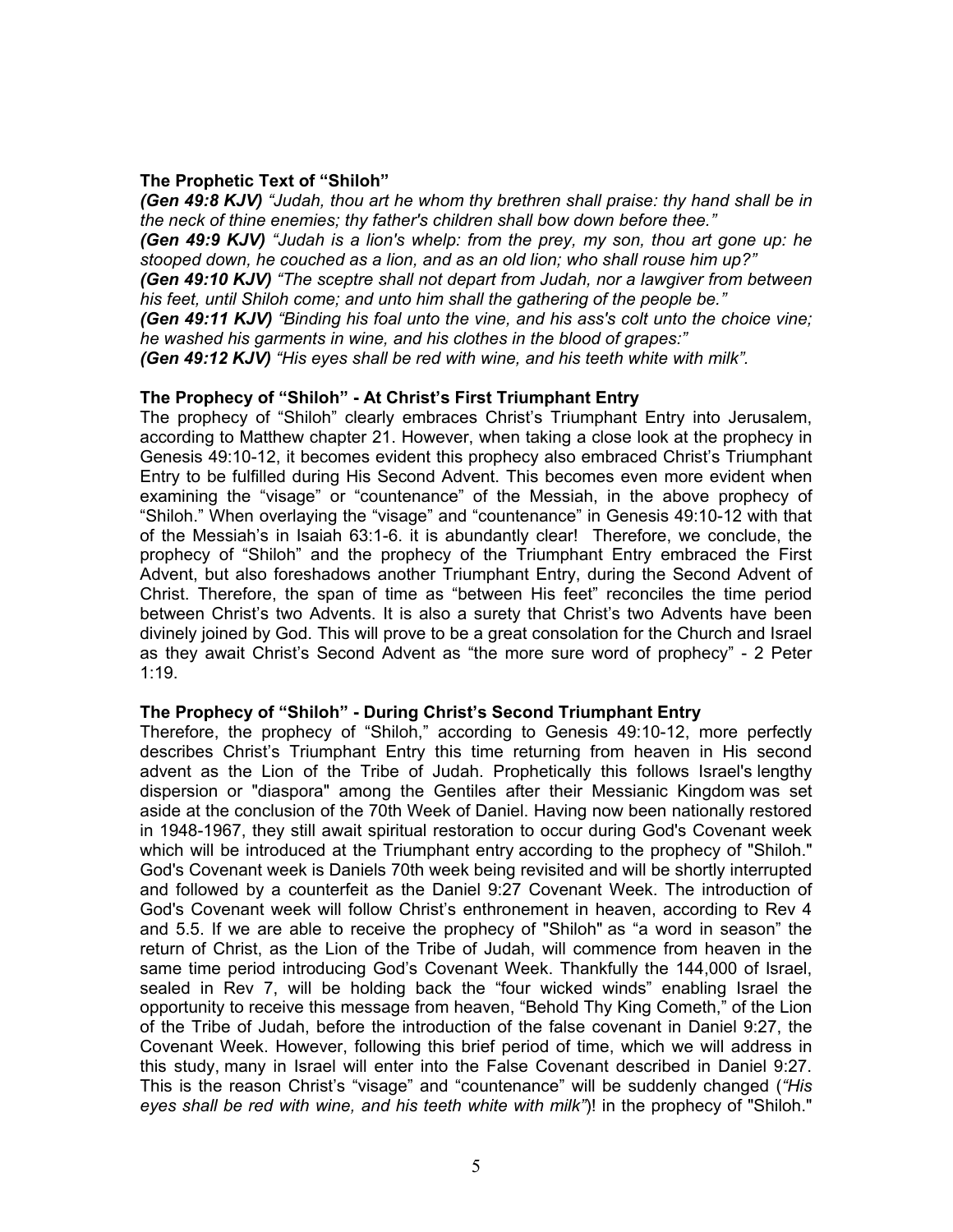Thereafter, the Two Witnesses of Rev 11:1-9 will be divinely anointed to warn Israel against their entrance into the Daniel 9:27 Covenant which is false. They will also be warning Israel not to receive the "White Horse Rider" as their Messiah. **See Special Study ["Covenant Week."](https://graceassemblysandiego.info/wp-content/uploads/CovenantWeekopt.pdf)**

## **Israel's True Messiah**

*(Rev 5:5 KJV) "And one of the elders saith unto me, Weep not: behold, the Lion of the tribe of Juda, the Root of David, hath prevailed to open the book, and to loose the seven seals thereof."* 

## **Israel's False Messiah to be revealed**

*(Rev 6:2 KJV) "And I saw, and behold a white horse: and he that sat on him had a bow; and a crown was given unto him: and he went forth conquering, and to conquer."* 

# **A Special Reference in Genesis 49:10**

## **"Unto Him shall the gathering of the people be"**

This prophecy of "Shiloh" will be fulfilled in the great gathering of the Church in Christ, by the Holy Spirit, in meeting Him in the air! There will also be a great gathering of Israel and the Gentiles in Christ, by the Holy Spirit, upon the earth following Christ return to earth as "Shiloh." **See Special Study ["Progressive Coming of the Lord."](https://graceassemblysandiego.info/wp-content/uploads/ProgressiveComingoftheLordopt.pdf)**

#### **The Greater Gatherings**

*(Eph 1:10 KJV) "That in the dispensation of the fulness of times he might gather together in one all things in Christ, both which are in heaven, and which are on earth; even in him:"* 

## **A Special Reference in Genesis 49:11**

#### **"The "Vine" and "Choice Vine"**

This reference, in this time period, refers to two believing remnants from the House of Israel and Judah, as the House of David, that will be salvaged from the Daniel 9:27 Covenant and the "Man of Sin."

*(Isa 5:7 KJV) "For the vineyard of the LORD of hosts is the house of Israel, and the men of Judah his pleasant plant: and he looked for judgment, but behold oppression; for righteousness, but behold a cry."* 

# **The Prophecy of "Shiloh" - Attests to God's Great Foreknowledge**

*(Isa 46:10 KJV) "Declaring the end from the beginning, and from ancient times the things that are not yet done, saying, My counsel shall stand, and I will do all my pleasure:"*

#### **"Between His Feet"**

The entire prophecy of "Shiloh," in Genesis 49:8-12, will prove to be an expose of God's great foreknowledge! This is "history written in advance," i.e., as Bible Prophecy. It is clear from this one prophecy that God foreknew Israel would reject Christ, as the Lion of the Tribe of Judah at His First Advent. God also foreknew, following Israel's rejection, there would a time span "between His feet," i.e., between Christ's First Advent and Second Advent. God also foreknew, during this time span, Israel, as the Prophet Jonah, would find themselves cast into the "Sea of the Gentiles" fulfilling Christ's prophecy in Matthew 21:21. The time span for Israel's "Diaspora" or dispersion was prophesied in Hoses 6:1-3, as "two days" or 2000 years. **See Special Study ["Millennial](https://graceassemblysandiego.info/wp-content/uploads/MillennialDayPrincipleopt.pdf) Day [Principle."](https://graceassemblysandiego.info/wp-content/uploads/MillennialDayPrincipleopt.pdf)**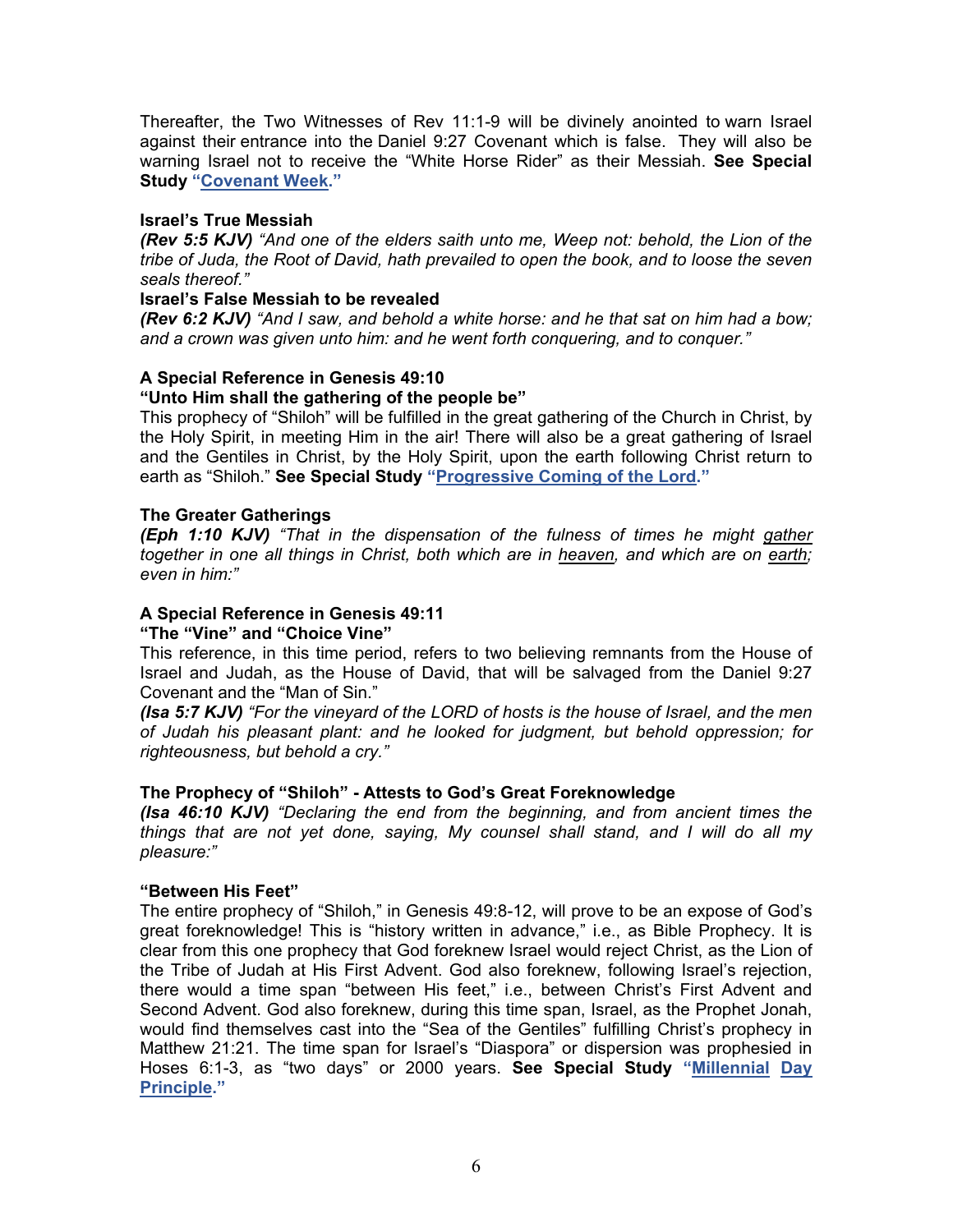God also foreknew during this time span, He planned to reveal the "hidden purpose" of the Church, as the "Mystery of Christ." In fact there were many "mysteries of God" revealed during this age through the Apostle Paul and penned in the "Pauline Epistles." **See Special Study ["Twelve Mysteries of God."](https://graceassemblysandiego.info/wp-content/uploads/TwelveMysteriesofGod.pdf)**

Finally, the great prophecy of "Shiloh" positively confirms that God planned to turn again to Israel, as His Ancient people. This was also confirmed in the great prophecy of Acts 15:13-18, through the Apostle James.

*(Acts 15:18 KJV) "Known unto God are all his works from the beginning of the world."*

## **God Sealed His Christ the Messiah of Israel - As the "Lion of the Tribe of Judah"**

The Messianic prophecy of "Shiloh" confirms that God chose the Tribe of Judah, as the Messianic seed line. God the Father also chose Christ, as His Only Begotten Son, born of Mary, a virgin, from the Tribe of Judah of the seed of David, to be the Messiah to Israel. Following Christ's baptism in the Jordan River, God opened the heavens and sealed Christ as "the "Lamb of God" by a dove descending upon Him, as in John 1:29. God, also sealed Christ, as Israel's Messiah, through the many signs and miracles during His ministry. However, God officially sealed Christ, as Israel's Messiah, at His Triumphant Entry into Jerusalem in Matthew chapter 21. This expressly fulfilled Zechariah 9:9. Following Christ's Triumphant Entry, as Israel's Messiah, He exercised His divine authority as the Messiah in cleansing the Temple in Jerusalem. This incited the religious leaders against Him abruptly changing the venue into the "Passion Week."

## **God's Great Wisdom in Sealing Christ - As the Lion of the Tribe of Judah**

During the "Passion Week," Christ was crucified and lifted on a rugged cross which quite literally became His throne. This was borne out by Christ's preceding trials. Consider that Christ was mysteriously clothed in a "purple robe," a "scepter" placed in His hand and He was "crowned" with thorns. During His great trial, Israel, in mockery, hailed Christ as their Messiah/King and then crucified Him. A placard bearing the title "Jesus of Nazareth King of the Jews" was written in the three major languages of the day ordered by Pilate who refused to change the writing. As Israel participated in this mock ceremony, God, in His great wisdom having ordained every detail of Christ's mock coronation reckoned that Israel received Christ, as their Messiah/King before His death. Therefore, Christ as born under the Mosaic Law also died under the Mosaic Law, as Israel's Messiah and the legal heir of the Messianic Kingdom under the Covenant of the Law. This validated Him as the heir of the Davidic Covenant as well as the Covenant of Abraham. Christ, in His humanity, was also judicially taking the place of the First Adam in God's reckoning. Therefore, God through Christ's death was also putting away both Jews and Gentiles after their first birth, as in Adam. God through the death of Christ, as Israel's Messiah also put away the First Covenant of Law as fulfilled in putting Him to death. *(Col 2:14 KJV) "Blotting out the handwriting of ordinances that was against us, which was contrary to us, and took it out of the way, nailing it to his cross;"*

## **The Resurrected Christ was Israel's Messiah while also becoming "the Savior of the World."**

Therefore, Christ was resurrected as the Last Adam. He was also resurrected as Israel's Messiah, as the Lion of the Tribe of Judah. He was, therefore, the legal heir of Israel's Messianic promises. Christ as Israel's Messiah was able to offer the Nation of Israel redemptive "Rest" and "refreshing" in the Holy Spirit, as well as their Messianic Kingdom under the New Covenant. In resurrection He was the sole heir to the Covenant of Abraham. He was also the "legal heir" to the Davidic Covenant established under the Law. Therefore, Christ continued to offer Israel their Messianic Kingdom during the  $70<sup>th</sup>$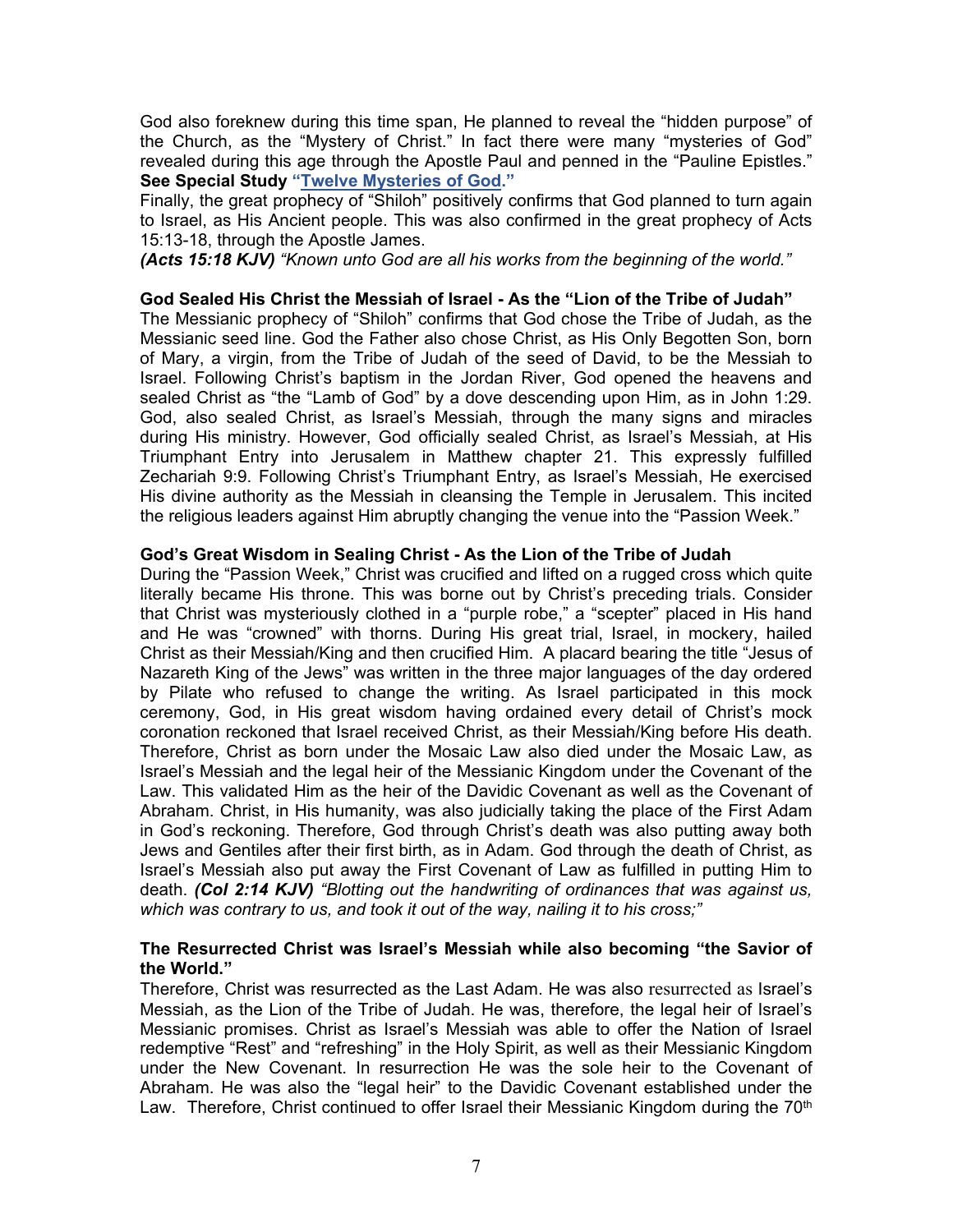Week of Daniel according to the great provisions in Daniel 9:24. While a remnant received Christ, as their Messiah, the Nation of Israel, as a whole, rejected Him and thereby forfeited their Messianic Kingdom under the promised "times of restitution" according to Acts 3:21. Thereafter Israel was dispersed among the Gentiles during their "Diaspora" and must now wait to receive their Kingdom with Christ, as their Messiah, during God's Covenant Week of Seven years. This will be a "Re-visitation" of the 70<sup>th</sup> Week of Daniel."

#### **The Messianic Prophecy of "Shiloh" - Indelible Proof of Christ as Israel's Messiah**

The prophecy of "Shiloh," proves beyond a doubt that Christ was God's true Messiah and "legal" heir of the Messianic Kingdom through the Davidic Covenant as well sole heir of the Covenant with Abraham. Therefore, according to the Prophecy of "Shiloh," in Genesis 49:8-12, God's Covenant week of seven years will once again be introduced by Christ Triumphant Entry but this time He is returning from heaven. At this time, Christ will be vested with God's divine authority and endued with great power to subdue the Messianic Kingdom from "many" in Israel who have entered into the Daniel 9:27 Covenant. He will be endued with power on behalf of a believing remnant, while rebuking the heathen in His sore displeasure. *(Psa 2:5 KJV) "Then shall he speak unto them in his wrath, and vex them in his sore displeasure.*"

#### **The "Mystery" of How God Sealed the Tribe of Judah**

We have made the case that God sealed Christ, as Israel's Messiah at His First Advent. However, God also sealed the Tribe of Judah during the First Advent of Christ. Therefore, only Christ, as the Lion of the Tribe of Judah has the scepter and the only lawgiver "between His feet," that is between His First and Second Advents. Why is this so important? It solidifies that, Christ, as enthroned in heaven according to Rev 5:5 will be likewise returning from heaven, as the Lion of the Tribe of Judah. He will be returning for His Church, including the 144,000 of Israel, who will be received up to meet Him in the Air. **See Special Study ["Order of Resurrection."](https://graceassemblysandiego.info/wp-content/uploads/OrderofResurrectionopt.pdf)** Why will this be so important? The prophecy of "Shiloh" proves that Christ and the Tribe of Judah were divinely sealed during Christ's First Advent and this will hold true through God's Covenant Week of Seven years. Anyone besides Christ, as the Lion of the Tribe of Judah will be an imposter!

#### **Beware! The "Man of Sin" will Enter Another Way**

*(John 10:1 KJV) "Verily, verily, I say unto you, He that entereth not by the door into the sheepfold, but climbeth up some other way, the same is a thief and a robber."*

#### **The Subtle Lie!**

The "Man of Sin," as a "thief and robber," will not have the proper lineage of the Tribe of Judah, in order to enter into the "sheepfold" of Israel or claim to be their Messiah and heir to the Messianic Kingdom through Davidic Covenant. Therefore, he will, subtly deceive "the many" in order to justify his entrance through another tribe even the Tribe of Dan. It is important to be familiar with prophesies regarding the Tribe of Dan according to *(Genesis 49:16-17 KJV) <sup>16</sup>"Dan shall judge his people, as one of the tribes of Israel. <sup>17</sup> Dan shall be a serpent by the way, an adder in the path, that biteth the horse heels, so that his rider shall fall backward."* Therefore, his entrance will be very deceitful and beguiling to the simple or those unfamiliar with Bible Prophecy. We believe, this imposter will falsely claim to be a "re-incarnation" of the historical Christ, as the Lion of the Tribe of Judah. However, he will claim to be the same Christ howbeit returning in "flesh and blood," during his Second Advent. Therefore, he will justify his entrance through the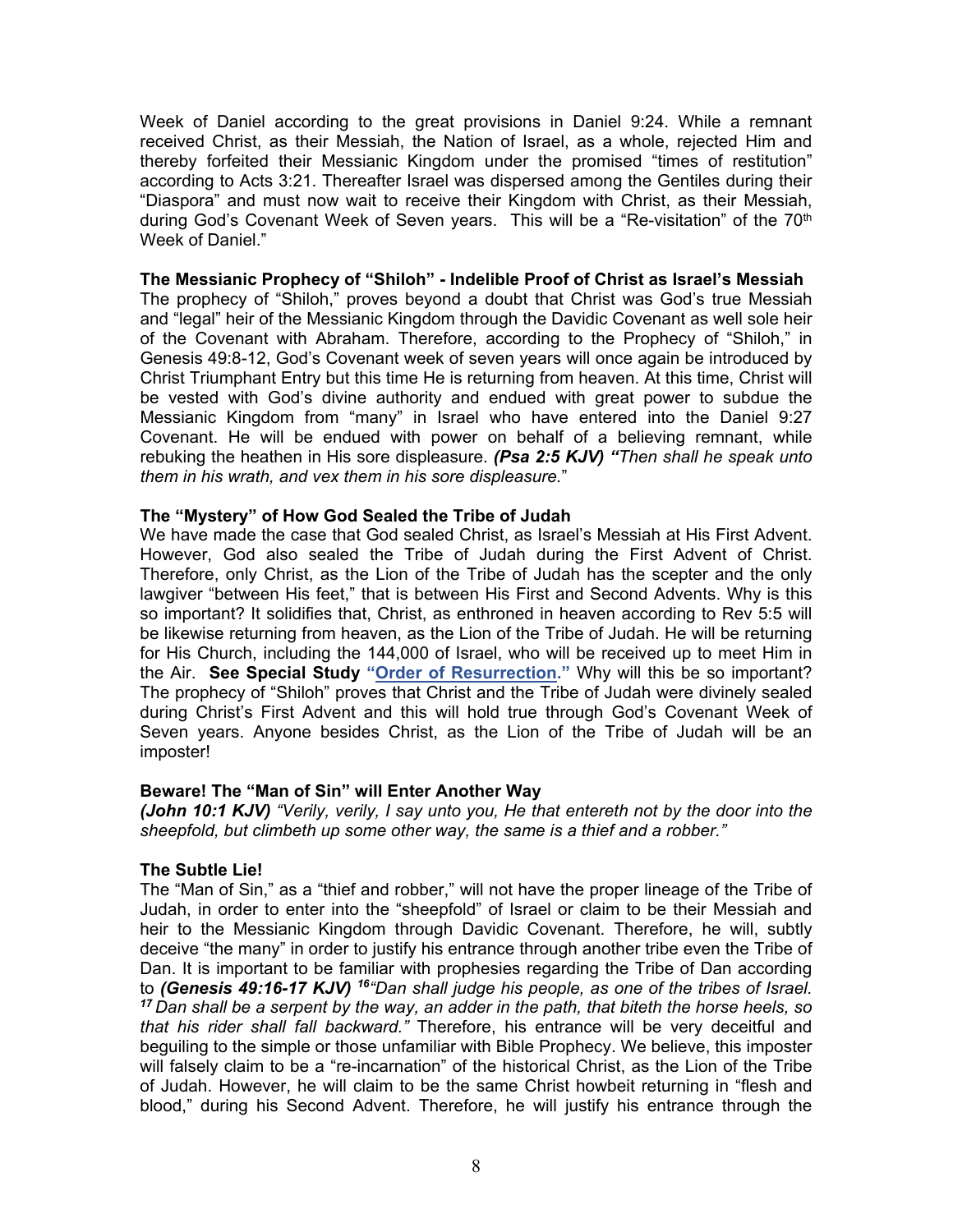Tribe of Dan, based on God's turning to the Gentiles. See "Beware of Replacement Theology" below.

## **Beware of Covenant /Replacement Theology**

He will reason that many of the Ten Tribes of Israel and even Judah remain scattered among the Gentiles and have become members of the Church, as Christendom. At the time of his revelation, Christendom will be composed of Roman Catholics and the Mainline denominations. These will be they that hold Covenant Theology, who also embraces "replacement theology." Replacement theology holds that the Church has spiritually replaced Israel and therefore are the rightful heirs of the Messianic Kingdom. This powerful union between religion as "Mystery Babylon" and the political as "Babylon the Great" will receive the "Man of Sin." This union will continue to revere the Nation of Israel, as part of Christ's earthly heritage. However, because of Israel and Judah's rejection of Him, as their Messiah, as the Lion of the Tribe of Judah, God has since turned to the Gentiles and to the Church, consisting of both Gentile and Jew. In other words, the Jewish nation and people are no longer heirs of a messianic kingdom. See Special Study **["Covenant Vs Dispensational Theology."](https://graceassemblysandiego.info/wp-content/uploads/OverviewofCovenantvsDispensationalTheology.pdf)**

## **"Another Shall Come in His Own Name"**

This False Messiah will claim, to be the Historical Christ and the one who was rejected by Israel and even His own even of the house of Judah. Therefore, in returning to His Church, who has received Him, made up of Gentiles and Jews, this man of sin returning through another tribe (possibly the tribe of Dan) will falsely claim a double heritage. This false Messiah will be readily received by Christendom, confessing and professing believers, as the Historical Christ. He will also be received by the "many" in Israel who have rejected the true Historical Christ, as their Messiah, and believe they are still waiting to receive their Messiah.

*(John 5:43 KJV) "I am come in my Father's name, and ye receive me not: if another shall come in his own name, him ye will receive."*

*(Gen 49:16 KJV) "Dan shall judge his people, as one of the tribes of Israel."*

*(Gen 49:17 KJV) "Dan shall be a serpent by the way, an adder in the path, that biteth the horse heels, so that his rider shall fall backward."*

# **The Truth!**

After Israel rejected Christ, as their Messiah, during His First Advent, God did turn to the Gentiles, but only as a "visitation," according to the prophecy in Acts 15:14-18. The Church, as the "Mystery of Christ," became partakers of a heavenly calling and a heavenly kingdom, which they are waiting to receive. After this visitation to the Gentiles, it is truly clear in the prophecy of Acts 15:14-18, that God intends to turn again to Judah and Israel, as His "Ancient People" in the "latter days." At this time, Christ, as the Lion of the Tribe of Judah, will be received by only a remnant of Judah and Israel following "Jacob's Trouble." After enduring very "troublous times," as described in the Book of Revelation, the remnants of Judah and Israel will receive their promised Messianic Kingdom.

# **Christ's Promised Return - Another Will Come in His Own Name**

After Christ ascended into heaven, the promise was given that He would return from heaven as He ascended, i.e., in a body of "flesh and bones." Why? His blood was shed once for sin, i.e., "vicariously" during His First Advent. He promises to return to receive His own or those who have received Him according to John 14:1-3. In Rev 1:7 He is seen returning with His Church, as clouds or saints which will include the 144,000 sealed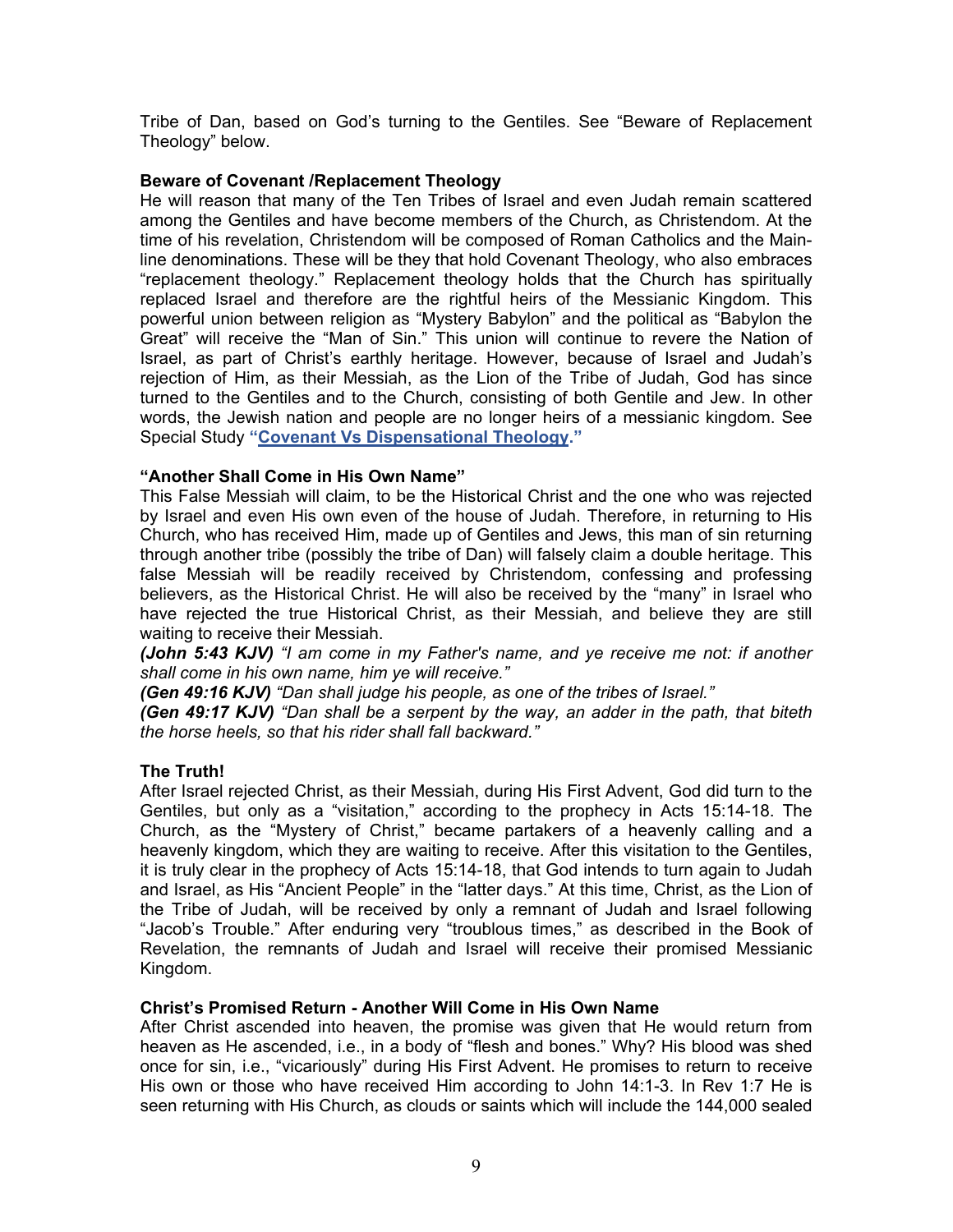out of the Twelve Tribes of Israel according to Rev 7. All of these as saints or clouds will have been received up to meet Christ in the air, according to I Thessalonians 4:16-18. **See Special Study ["Order of Resurrection."](https://graceassemblysandiego.info/wp-content/uploads/OrderofResurrectionopt.pdf)** *(Rev 1:7 KJV) "Behold, he cometh with clouds; and every eye shall see him, and they also which pierced him: and all kindreds of the earth shall wail because of him. Even so, Amen."* 

In Rev 5:5, Christ is first exalted in heaven, as the Great Redeemer and the Lion of the Tribe of Judah. He will be returning with His Church, including the 144,000 sealed of Israel, as the "five wise virgins" of Matthew 25. Afterward He will reveal Himself to a remnant that is "hidden" in Petra, as the "five foolish virgins." Afterward Christ will reveal Himself to a remnant in Judah and Israel, as the "third part" that have passed through the fire, according to Zechariah 13:8,9. Many Gentile believers will await Him after passing through the "hour of trial" and being delivered out of "Babylon the Great" according to Rev 18.4.

## **The False Covenant in Daniel 9:27 - "The White Horse Rider" – Rev 6:1-3**

God's Covenant Week of seven years, as a re-visitation of Daniel's  $70<sup>th</sup>$  Week, will continue to govern the seven years. However, God's Covenant week will be counterfeited and received by Israel as the Daniel 9:27 Covenant Week of "seven years." Both weeks will continue to run concurrently, however, the Daniel 9:27 Covenant Week will be out of God's divine order. **See Special Study ["Covenant Week."](https://graceassemblysandiego.info/wp-content/uploads/CovenantWeekopt.pdf)** We believe, this personage, as the "White Horse rider," will follow the deviant behavior of Jeroboam who reigned over the Ten Tribes of Israel. According to 1 Kings 12:32, Jeroboam arbitrarily ordained the Feast of Tabernacles, as observed by Judah, as the Two Tribes," in the **seventh month**, to be observed by the Ten Tribes of Israel, in the **eighth month**. Why in the **eighth month?** The **Seven Feasts of Jehovah** were divinely ordained to be observed in Judah.

## **The Seven Feast Days must be fulfilled to Israel at the beginning of God's Covenant Week.**

As we remember, during the First Advent, God Sealed Christ, as Israel's Messiah and the Tribe of Judah. We believe God also sealed the Seven Feasts of Jehovah, as provisionally fulfilled to Judah. This may be the reason the "White Horse Rider," of Rev 6:1-2, will be delayed in being released from heaven. He like Jeroboam of the Old Testament, will be restrained in making their entrance until the eighth month. Why? The Seven Feasts Days must be offered again to Judah and Israel at the beginning of God's Covenant Week. *(Rev 6:1-2 KJV) 1"And I saw when the Lamb opened one of the seals, and I heard, as it were the noise of thunder, one of the four beasts saying, Come and see. <sup>2</sup>And I saw, and behold a white horse: and he that sat on him had a bow; and a crown was given unto him: and he went forth conquering, and to conquer."* 

# **The "White Horse Rider" Released from Heaven in the Eighth Month?**

These Seven Feast Days at the beginning of God's Covenant week must precede the "White Horse Rider" and the Daniel 9:27 Covenant being released from heaven. However, "the many" in Judah and Israel will likely reject their Messiah of God's Covenant Week (rev-visitation of Daniel's 70<sup>th</sup> Week) with "many" Gentiles nations and will enter into the False Covenant Week of Daniel 9:27. This will be in spite of the divine restraint by the 144,000 Jews sealed in Rev 7. Israel will be warned by the "Two Witnesses" of Rev 11 against the Daniel 9:27 False Covenant Week that they have entered and against receiving a false Messiah. Nevertheless, the "many" will receive and be deceived, especially after the "White Horse Rider" sustains a "deadly wound," and will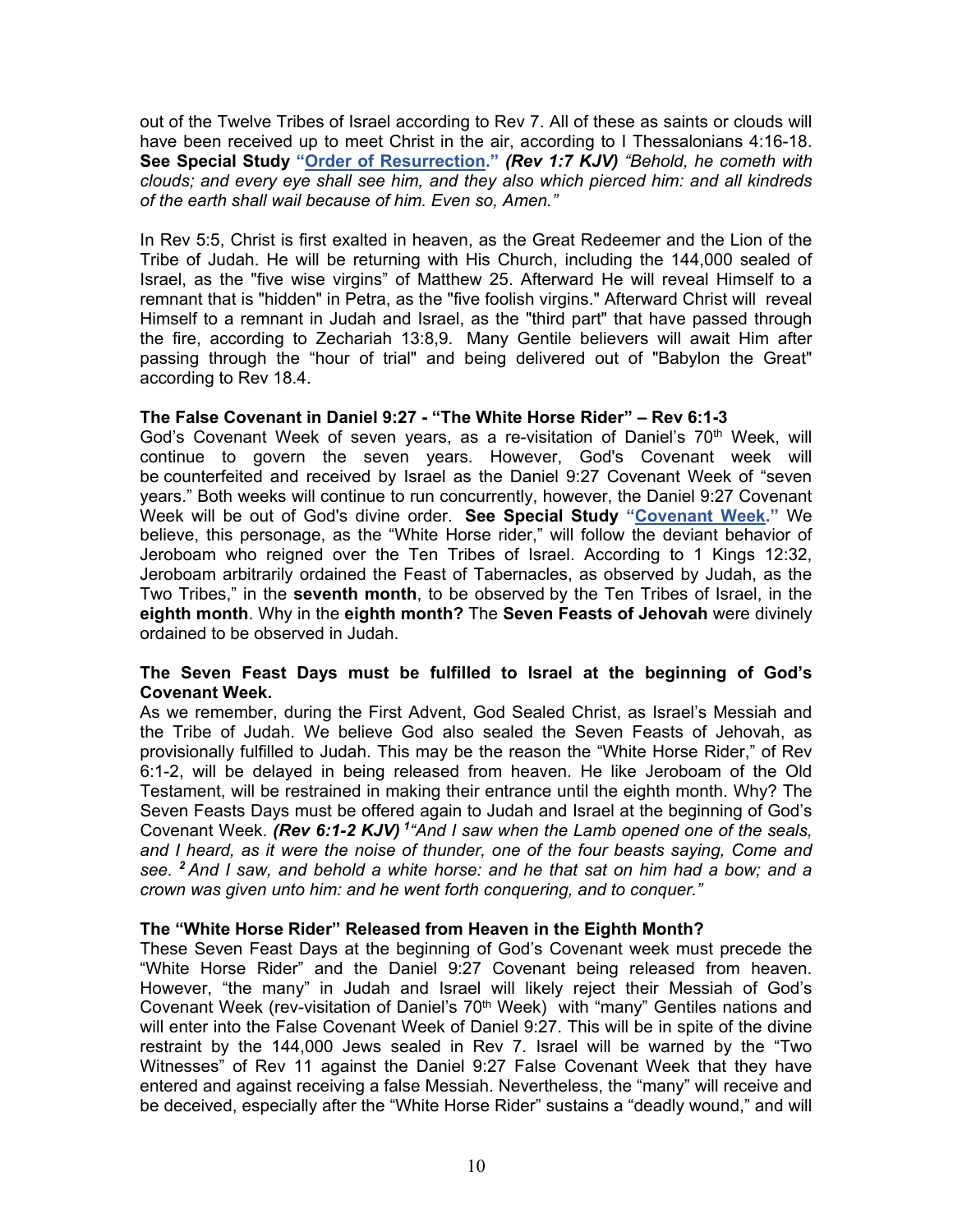be healed according to Rev 13:3. This will mimic the death, burial, and resurrection of Christ at His first advent. Following this he will be revealed as the "Man of Sin" sitting in the temple of God claiming he is God. This will be according to the prophecy in 2 Thessalonians 2:4. *(2 Thess 2:4 KJV) "Who opposeth and exalteth himself above all that is called God, or that is worshipped; so that he as God sitteth in the temple of God, shewing himself that he is God."*

## **The False Prince of Peace**

*(Rev 6:2 KJV) "And I saw, and behold a white horse: and he that sat on him had a bow; and a crown was given unto him: and he went forth conquering, and to conquer."*

## **The True Prince of Peace**

*(Rev 19:11 KJV) "And I saw heaven opened, and behold a white horse; and he that sat upon him was called Faithful and True, and in righteousness he doth judge and make war."*

### **Jeroboam the son of Nebat**

*(1 Ki 12:32 KJV) "And Jeroboam ordained a feast in the eighth month, on the fifteenth day of the month, like unto the feast that is in Judah, and he offered upon the altar. So did he in Bethel, sacrificing unto the calves that he had made: and he placed in Bethel the priests of the high places which he had made."*

## **A Great Prophetic Sign!**

**Note:** As a prophecy student, you may desire to continue searching out this matter. Please see the chart that lays out the Daniel 9:27 **["Covenant week."](https://graceassemblysandiego.info/wp-content/uploads/CovenantWeekopt.pdf)** You will notice the **adjustments of some 250 days within the chart.** This may well reflect the time period between the introduction of God's True Covenant Week and the introduction of the False Daniel 9:27 Covenant Week. This period of variation as "250 days" may well explain that all the Seven Feast Days were sealed by Christ, as the Lion of the Tribe of Judah, during His First Advent. Therefore, as it was with Jeroboam, the "White Horse Rider will not be released from heaven until in the eighth month. This may prove to be a "great prophetic sign" and "warning" ´to the Nation of Israel before they enter into the False Covenant Week of Daniel 9:27 and the "Seven Evil Years."

#### **Take Up a Lamentation! - "Two Parts" of Israel will be deceived!**

As the "White Horse Rider" enters into the Daniel 9:27 Covenant with "the many" of the Nation of Israel and with "many" Gentile nations, this will become a "covenant with death with hell," according to Isaiah 28:15-18.

*(Isaiah 28:15-18 KJV) <sup>15</sup> " Because ye have said, We have made a covenant with death, and with hell are we at agreement; when the overflowing scourge shall pass through, it shall not come unto us: for we have made lies our refuge, and under falsehood have we hid ourselves: <sup>16</sup> Therefore thus saith the Lord GOD, Behold, I lay in Zion for a foundation a stone, a tried stone, a precious corner stone, a sure foundation: he that believeth shall not make haste. <sup>17</sup> Judgment also will I lay to the line, and righteousness to the plummet: and the hail shall sweep away the refuge of lies, and the waters shall overflow the hiding place. <sup>18</sup> And your covenant with death shall be disannulled, and your agreement with hell shall not stand; when the overflowing scourge shall pass through, then ye shall be trodden down by it."*

The "many" in Israel are the two parts" or two thirds of those in the land, according to Zechariah 13:8. *(Zechariah 13:8 KJV) "And it shall come to pass, that in all the land,*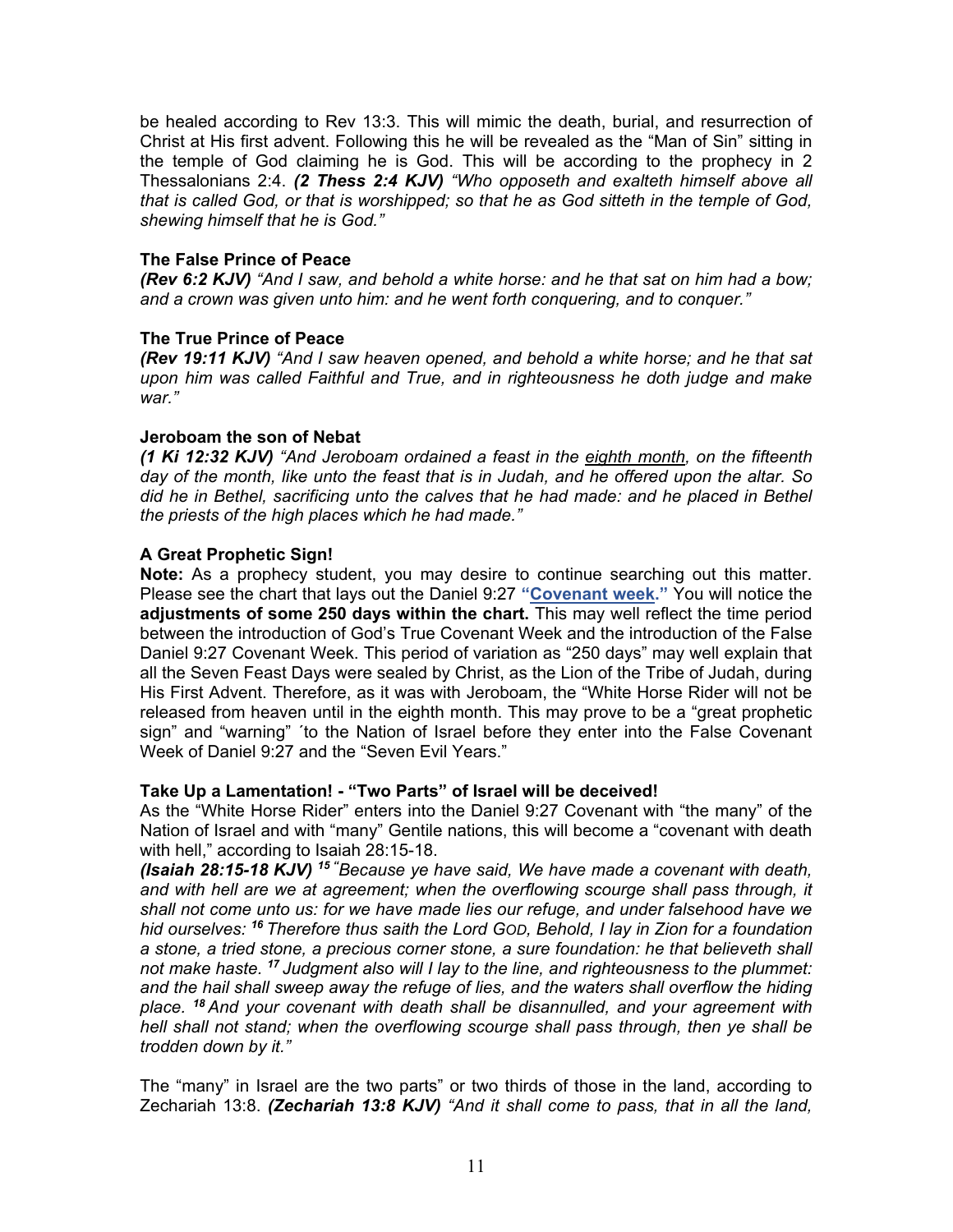*saith the LORD, two parts therein shall be cut off and die; but the third shall be left therein."* Sadly, these will enter this false covenant and will later be betrayed by the "Man of Sin." They will be cut off or put to death. The "one part" or the "one third" of Israel, in Zechariah 13:9, are those refusing to enter into this false covenant and they will be divinely spared becoming the remnant that will receive Christ, as their Messiah. *(Zechariah 13:9 KJV) "And I will bring the third part through the fire, and will refine them as silver is refined, and will try them as gold is tried: they shall call on my name, and I will hear them: I will say, It is my people: and they shall say, The Lord is my God.*

The gravity of this equation, when applied to the "many" Gentiles or the world at large who will be deceived and will meet with God's Divine Judgment and cut off will likely be in the same proportion to Israel. *(Isaiah 28:15 KJV) "Because ye have said, We have made a covenant with death, and with hell are we at agreement; when the overflowing scourge shall pass through, it shall not come unto us: for we have made lies our refuge, and under falsehood have we hid ourselves:"*

# **Conclusion**

We trust this lengthy and rather "tedious" unraveling of "The Mysterious Prophecy of "Shiloh" will shed light in this very "dark place." We pray earnestly for those having "an ear to hear" and who will esteem the "more sure word of prophecy."

*(2 Pet 1:19 KJV) "We have also a more sure word of prophecy; whereunto ye do well that ye take heed, as unto a light that shineth in a dark place, until the day dawn, and the day star arise in your hearts."*

## **"That Wicked "one" Revealed"**

**(2 Th 2:8 KJV)** "And then shall that Wicked be revealed, whom the Lord shall consume with the spirit of his mouth, and shall destroy with the brightness of his coming:"

**(2 Th 2:9 KJV)** "Even him, whose coming is after the working of Satan with all power and signs and lying wonders,"

**(2 Th 2:10 KJV)** "And with all deceivableness of unrighteousness in them that perish; because they received not the love of the truth, that they might be saved."

**(2 Th 2:11 KJV)** "And for this cause God shall send them strong delusion, that they should believe a lie:"

**(2 Th 2:12 KJV)** "That they all might be damned who believed not the truth, but had pleasure in unrighteousness."

**(Matt 24:24 KJV)** "For there shall arise false Christs, and false prophets, and shall show great signs and wonders; insomuch that, if it were possible, they shall deceive the very elect."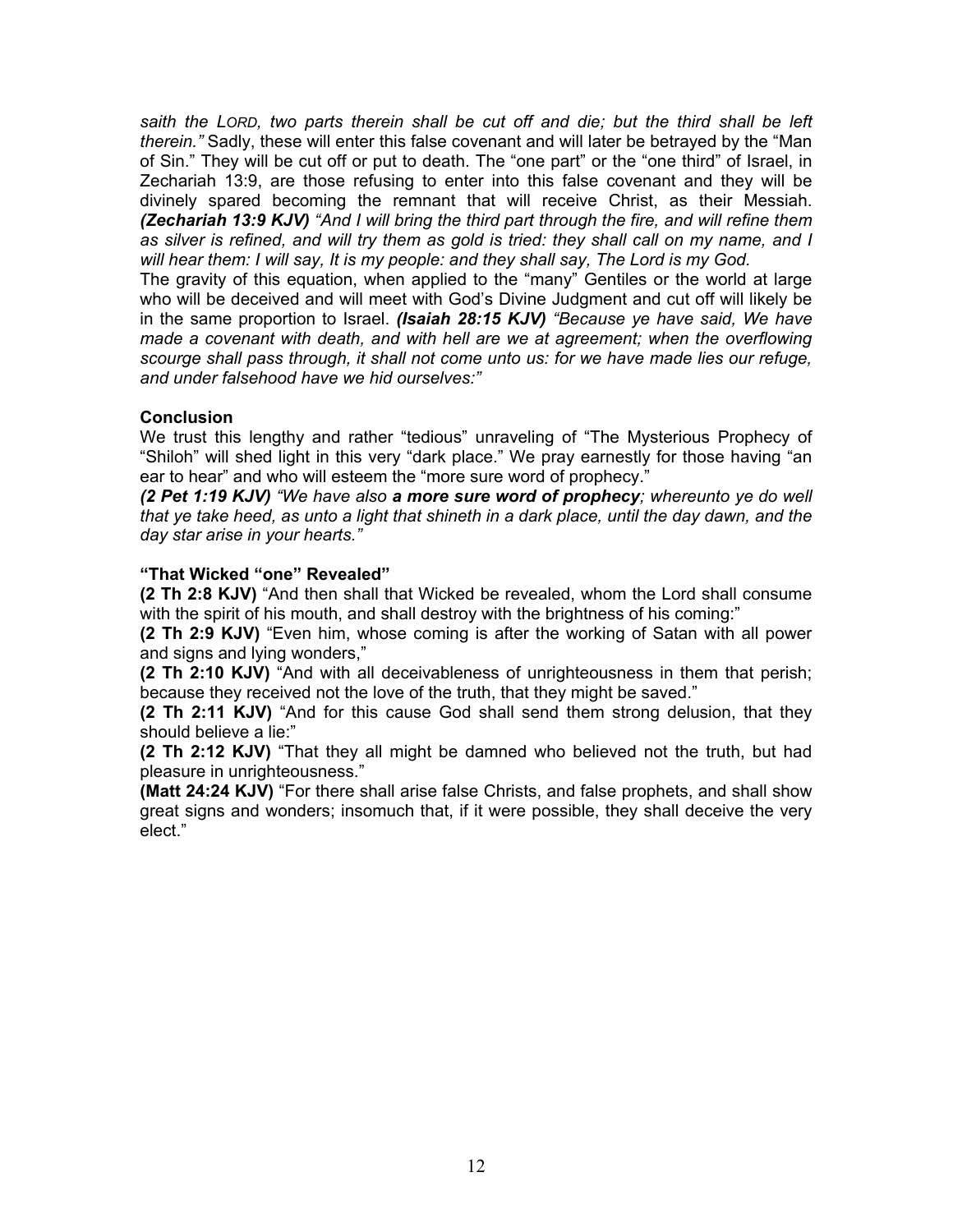### **Appendix**

### **These Study Notes**

The following study materials and scriptural references, as well as word studies, were compiled as "handouts" during a Bible Study of Shiloh at Grace Assembly, San Diego, CA, beginning March 7, 2018. We trust they will prove helpful in unraveling the mystery of "Shiloh" both historically and prophetically. This study will explain the Old Testament "types and shadows" of the "Rest" following Joshua's conquest of the Promised Land, wherein the "Tabernacle in the Wilderness" found a resting place in "Shiloh." The "Rest" as a Messianic promise was foreshadowed during the reigns of David and his son, Solomon. These were only prophetic types that foreshadowed the greater Messianic redemptive "Rest" as provided through Christ's First Advent addressed in Hebrews chapter four. They also foreshadowed the greater Millennial "Rest" when Israel finally receives their Messiah and enters their Promised Messianic Kingdom.

# **David and Solomon**

*(Heb 4:7 KJV) "Again, he limiteth a certain day, saying in David, To day, after so long a time; as it is said, To day if ye will hear his voice, harden not your hearts."*

*(Matt 12:42 KJV) "The queen of the south shall rise up in the judgment with this generation, and shall condemn it: for she came from the uttermost parts of the earth to hear the wisdom of Solomon; and, behold, a greater than Solomon is here."*

# **Joshua**

*(Heb 4:8 KJV) "For if Jesus (i.e. Joshua) had given them rest, then would he not afterward have spoken of another day."*

# **Christ as Messiah**

*(Heb 4:9 KJV) "There remaineth therefore a rest to the people of God."*

# **"SHILOH"**

"The Rest of God" - "The prophecy of the first coming of the "Messiah" **First Advent:** His Person and finished Work of redemption **Second Advent:** His Kingdom spanning the Heavens and the Earth *(Isa 11:10 KJV) "And in that day there shall be a root of Jesse, which shall stand for an ensign of the people; to it shall the Gentiles seek: and his rest shall be glorious."*

# **"Shiloh" – History and Location**

*Shiloh - Mount Ephraim.* Its location is described in the Bible as "a place which is on the north side of Bethel, on the east side of the highway that goes from Bethel to Shechem" (Judge 21:19). Shiloh became the religious center of the tribes following the conquest of the land by Joshua. The tabernacle of the congregation was set up there probably because of the prophecy of Jacob in Genesis 49. It was also the place from whence Joshua distributed territorial allotments of tribes who had not previously received them (Josh 18:2-10). The House of God was established there under Joshua and through the period of the Judges. This was the House of God in which Eli and his sons officiated in the days of the Judges and I Samuel. Because of the unfaithfulness of Eli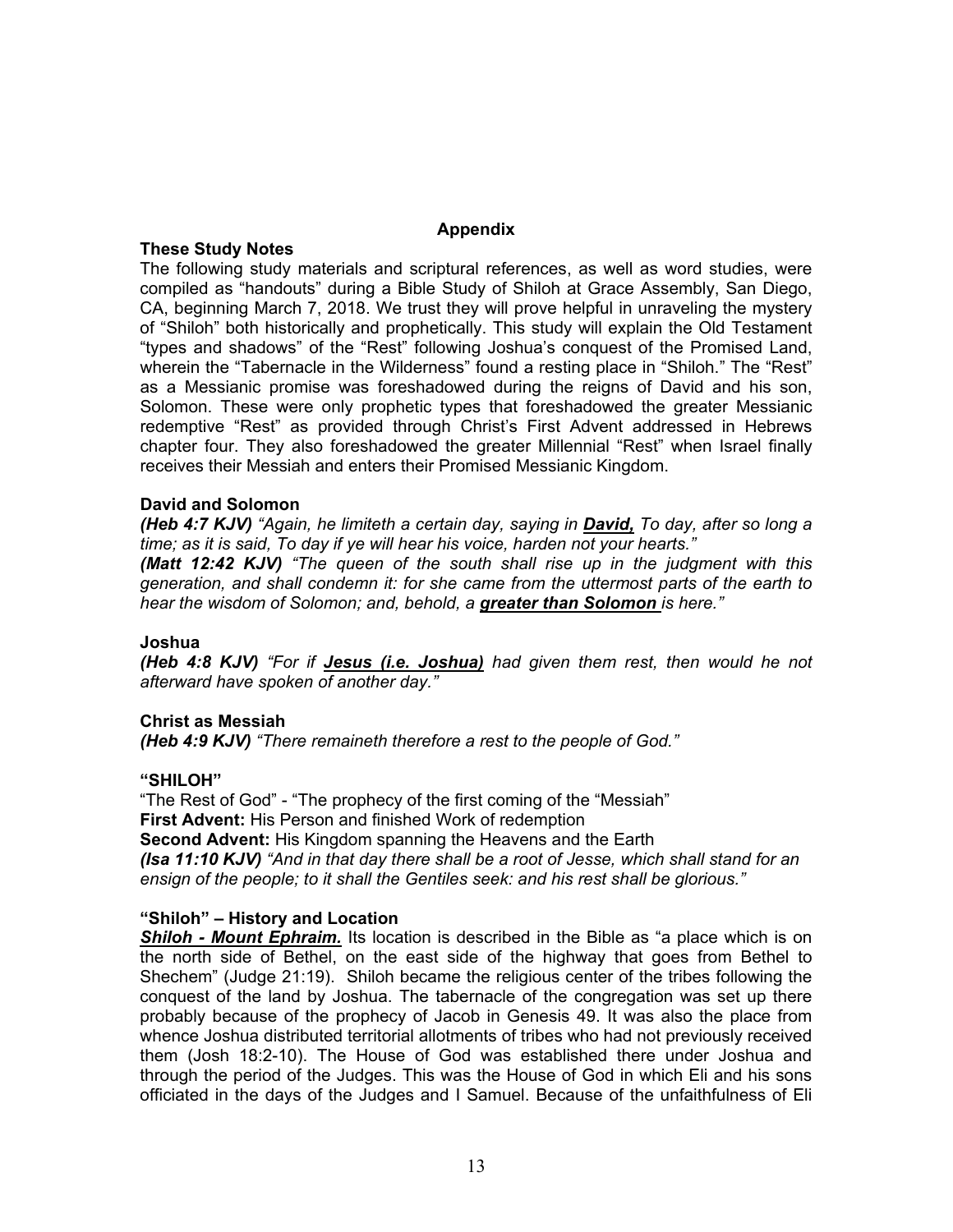and his sons, the LORD departed Shiloh pronouncing "Ichabod" when the Ark of the Covenant was taken into battle and confiscated by the Philistines.

**Shiloh: 7887. Shiyloh, shee-lo'; or Shiloh, shee-lo';** or Shiylow, shee-lo'; or Shilow, shee-lo'; from the same as H7886; Shiloh, a place in Pal.:--Shiloh. **7886. Shiyloh, shee-lo';** from H7951; tranquil; Shiloh, an epithet of the Messiah:--Shiloh.

**Ichabod: 350. 'Iy-kabowd, ee-kaw-bode';** from H336 and H3519; (there is) no glory, i.e., inglorious; Ikabod, a son of Phineas:--I-chabod.

#### **Joshua – Earnest of the "Rest"**

*(Heb 4:8 KJV) "For if Jesus (Joshua) had given them rest, then would he not afterward have spoken of another day."*

#### **David through Solomon – Earnest of the "Rest"**

*(Heb 4:7 KJV) "Again, he limiteth a certain day, saying in David, To day, after so long a time; as it is said, To day if ye will hear his voice, harden not your hearts."*

#### **"Shiloh" –Prophetic of Israel's Messiah - His First and Second Advents**

*(Matt 11:28 KJV) "Come unto me, all ye that labour and are heavy laden, and I will give you rest."*

#### **A WORD STUDY - GENESIS 49:8-12**

### **King David – Lion of Judah**

*(Gen 49:8 KJV) "Judah, thou art he whom thy brethren shall praise: thy hand shall be in the neck of thine enemies; thy father's children shall bow down before thee."*

*(Psa 76:1 KJV) "In Judah is God known: his name is great in Israel."*

*(Gen 49:9 KJV) "Judah is a lion's whelp: from the prey, my son, thou art gone up: he stooped down, he couched as a lion, and as an old lion; who shall rouse him up?"*

**Lion's Whelp: 1482. guwr, goor;** or (short.) gur, goor; perh. from H1481; a cub (as still abiding in the lair), espec. of the lion: --whelp, young one. *(His Birth through the Tribe of Judah)*

**Lion: 738. 'ariy, ar-ee';** or (prol.) 'aryeh, ar-yay'; from H717 (in the sense of violence); a lion: --(young) lion, + pierce [from the marg*. (His First Advent: vicarious death, burial and resurrection)*

**Old Lion: 3833. labiy', law-bee';** or (Ezek. 19:2) lebiya', leb-ee-yaw'; irreg. masc. plur. leba'iym, leb-aw-eem';( great, old, stout) lion, lioness, young [lion]. *(His Second Advent - Millennial Reign.)*

*(Psa 60:7 KJV) "Judah is my lawgiver;"*

*(Gen 49:10 KJV) "The sceptre shall not depart from Judah, nor a lawgiver from between his feet, until Shiloh come; and unto him shall the gathering of the people be."*

#### **First Advent - (Church Age) - Second Advent**

**Sceptre: 7626. shebet, shay'-bet;** from an unused root prob. mean. to branch off, a scion, i.e., (lit.) a stick (for punishing, writing, fighting, ruling, walking, etc.) or (fig.) a clan:-- X correction, dart, rod, sceptre, staff, tribe.

**Lawgiver: 2710. chaqaq, khaw-kak';** i.e., engrave, decree, governor, grave, lawgiver, note, pourtray, print, set.

**Between: 996. beyn, bane -** between (-twixt . . . and), + from (the widest), X in, out of, whether (it be . . . or), within.

**Feet: 7272. regel, reh'-gel;** from H7270; a foot (as used in walking).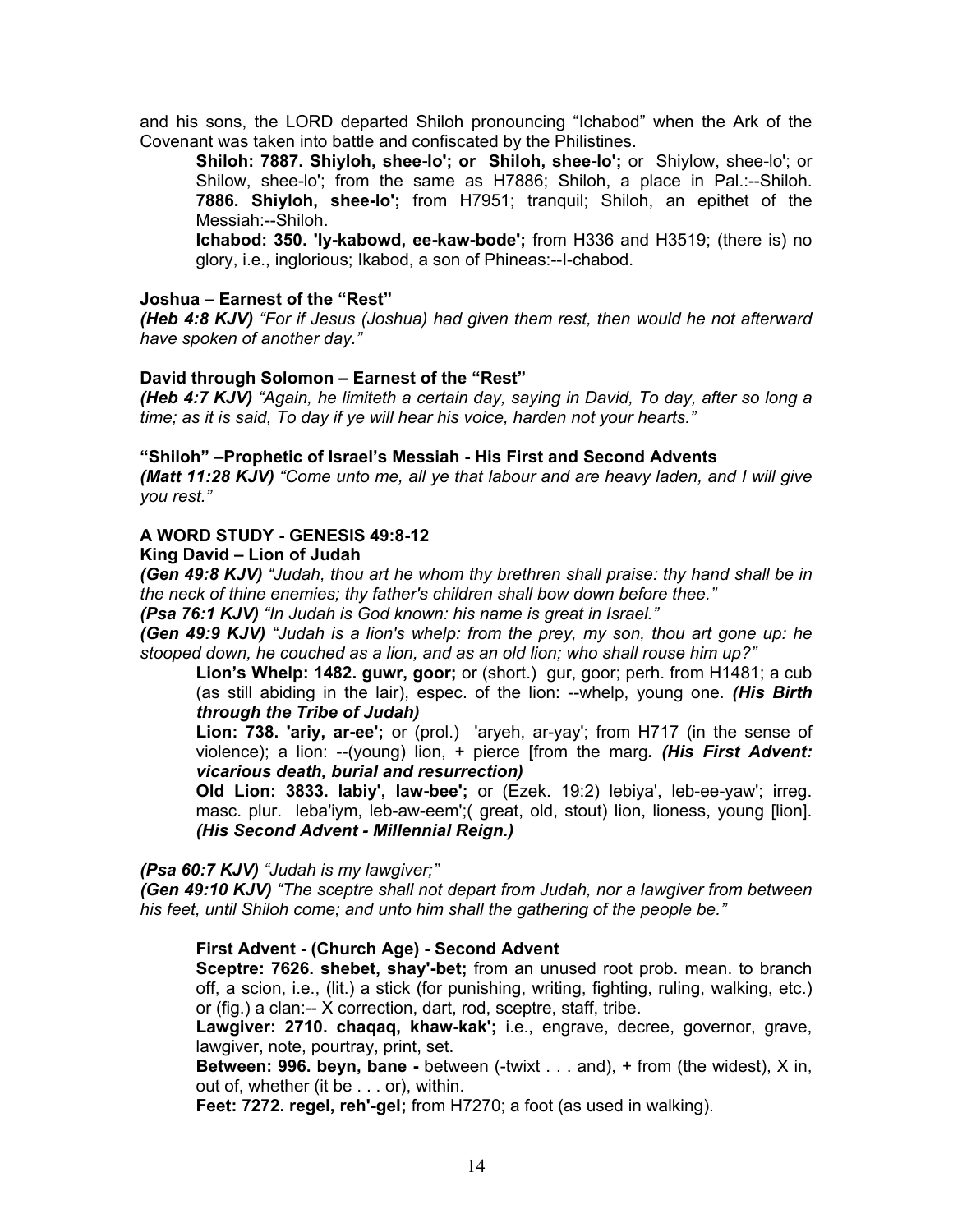**Shiloh: 86. Shiyloh, shee-lo';** from H7951; tranquil; Shiloh, an epithet of the Messiah:--Shiloh.

Come.

**Gathering: 3349. yiqqahah, yik-kaw-haw';** from the same as H3348; obedience:--gathering, to obey.

# **Old Testament Prophecy - Triumphant Entry**

*(Zec 9:9 KJV) "Rejoice greatly, O daughter of Zion; shout, O daughter of Jerusalem: behold, thy King cometh unto thee: he is just, and having salvation; lowly, and riding upon an ass, and upon a colt the foal of an ass."*

# **First Advent - The Triumphant Entry**

*(Matt 21:5 KJV) "Tell ye the daughter of Sion, Behold, thy King cometh unto thee, meek, and sitting upon an ass, and a colt the foal of an ass."*

**Note:** Jesus was first received as Israel's Messiah through mockery before His death. God the Father made sure that His Son wore a purple robe, was crowned with thorns and held a reed or scepter and was lifted up upon a cross with His title in the three major languages of the day: Hebrew, Greek and Roman.

*(John 19:19 KJV) "And Pilate wrote a title, and put it on the cross. And the writing was, JESUS OF NAZARETH THE KING OF THE JEWS."*

# **See Special Study ["Jesus of Nazareth, King of the Jews."](https://graceassemblysandiego.info/wp-content/uploads/JesusofNazarethKingoftheJews.pdf)**

Through this mock coronation Jesus became the sole heir of the promises made to Israel through Abraham and David. The Tribe of Judah was also sealed. Through His death he put away the First Covenant the Law and Israel after the flesh.

**Introduced the Seventieth Week of Daniel - The resurrected Messiah reoffers the Kingdom to Israel under the New Covenant (first seven years after His resurrection). It was first offered to Israel during His Triumphant Entry and before His death.** 

- 1. "This is the Rest"
- 2. "This is the Refreshing"
- 3. Promising Restitution (Restoration)

*(Isa 28:12 KJV) "To whom he said, This is the rest wherewith ye may cause the weary to rest; and this is the refreshing: yet they would not hear."*

*(Acts 3:19 KJV) "Repent ye therefore, and be converted, that your sins may be blotted out, when the times of refreshing shall come from the presence of the Lord;"*

*(Acts 3:20 KJV) "And he shall send Jesus Christ, which before was preached unto you:" (Acts 3:21 KJV) "Whom the heaven must receive until the times of restitution of all things, which God hath spoken by the mouth of all his holy prophets since the world began."*

After His resurrection Jesus arose as the Messiah and the "Shiloh" of the Tribe of Judah offering Israel their Kingdom under "the rest" and "the refreshing" of the New Covenant during Daniel's  $70<sup>th</sup>$  week. The greater part of the nation of Israel rejected Him and the provisions of the New Covenant. However, a remnant in Israel, possibly 144,000 in the Early Church, received Christ and continued in the faith becoming partakers of the heavenly calling, with the Church at large. It is also plausible that one third of the Nation may have received Christ, as their Messiah, and believed for an earthly kingdom, during His four years of ministry among the multitudes through the many signs, miracles and healings mainly among the poor. Their faith was not in vain and as a believing remnant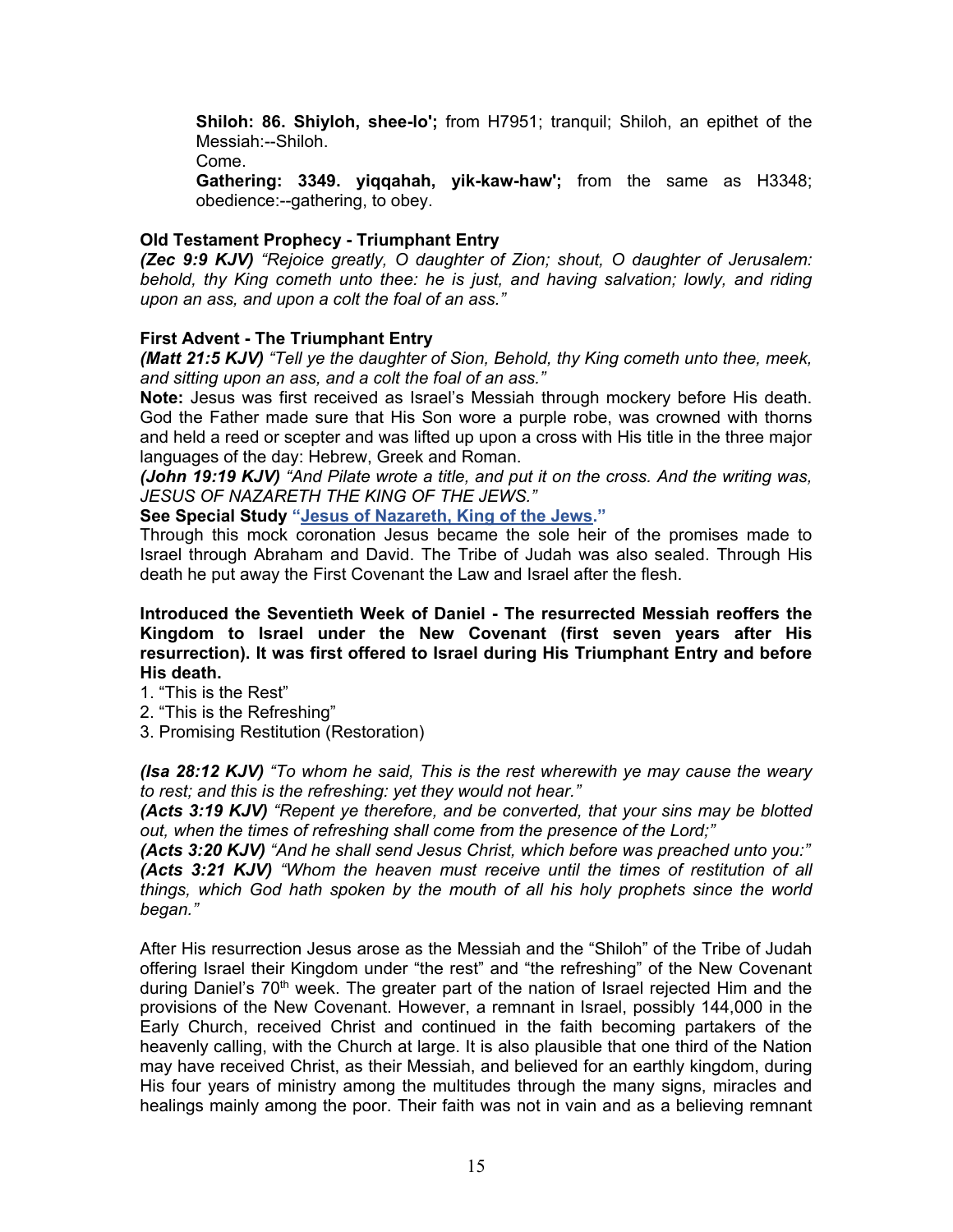in the nation, they secured the Kingdom promises for Israel when God sealed Christ as the Messiah and the Tribe of Judah before His death. Their faith was greatly shaken, as Israel rejected their Messiah and the Messianic Kingdom was set aside until Christ's Second Advent. These died in the faith, but their faith furnished an agreement that secured the Messianic promises for Israel.

# **Between His Two Feet**

Between the First Advent and Second Advent

*(Gen 49:10 KJV) "The sceptre shall not depart from Judah, nor a lawgiver from between his feet, until Shiloh come; and unto him shall the gathering of the people be." (Lawgiver, governor, or ruler)*

The Nation of Israel, as a whole fell in unbelief, and were scattered. However, a remnant in Israel and many in the Church entered the "redemptive rest" through the faith of Christ and became partakers of the heavenly calling. **Please note the number of references, by the Apostle Paul, to the Seventh Day "Rest" in Hebrews chapter four.**

*(Heb 4:1 KJV) "Let us therefore fear, lest, a promise being left us of entering into his rest, any of you should seem to come short of it."*

*(Heb 4:2 KJV) "For unto us was the gospel preached, as well as unto them: but the word preached did not profit them, not being mixed with faith in them that heard it."*

*(Heb 4:3 KJV) "For we which have believed do enter into rest, as he said, As I have sworn in my wrath, if they shall enter into my rest: although the works were finished from the foundation of the world."*

*(Heb 4:4 KJV) "For he spake in a certain place of the seventh day on this wise, And God did rest the seventh day from all his works."*

## **Please note the Apostle Peter's reference to the Day of the Lord as a thousand years.**

*(2 Pet 3:8 KJV) "But, beloved, be not ignorant of this one thing, that one day is with the Lord as a thousand years, and a thousand years as one day."*

# **Seven References in the Book of Revelation**

**Please note the" seven" references to "a thousand year" in the Book of Revelation:**

*(Rev 20:2 KJV) "And he laid hold on the dragon, that old serpent, which is the Devil, and Satan, and bound him a thousand years,"*

*(Rev 20:3 KJV) "And cast him into the bottomless pit, and shut him up, and set a seal upon him, that he should deceive the nations no more, till the thousand years should be fulfilled: and after that he must be loosed a little season."*

*(Rev 20:4 KJV) "And I saw thrones, and they sat upon them, and judgment was given unto them: and I saw the souls of them that were beheaded for the witness of Jesus, and*  for the word of God, and which had not worshipped the beast, neither his image, neither *had received his mark upon their foreheads, or in their hands; and they lived and reigned with Christ a thousand years."*

*(Rev 20:5 KJV) "But the rest of the dead lived not again until the thousand years were finished. This is the first resurrection."*

*(Rev 20:6 KJV) "Blessed and holy is he that hath part in the first resurrection: on such the second death hath no power, but they shall be priests of God and of Christ, and shall reign with him a thousand years."*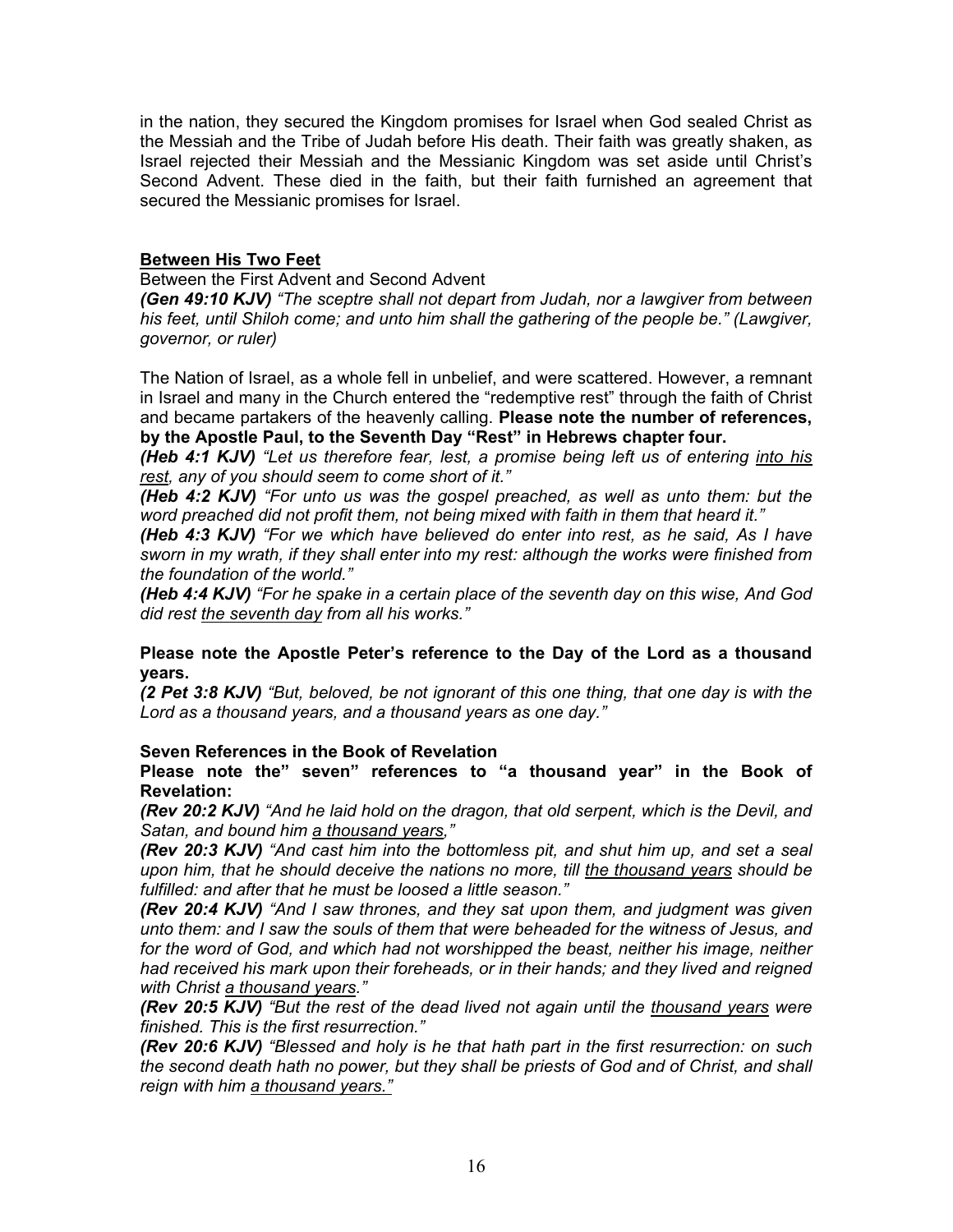*(Rev 20:7 KJV) "And when the thousand years are expired, Satan shall be loosed out of his prison,"* 

## **The Cry: "Behold the Bridegroom Cometh!"**

**See Archived Pastor's Page ["The Message of the Hour."](https://graceassemblysandiego.info/message-of-the-hour/)**

**The Message of the hour to the Church** *(Matt 25:6 KJV) "And at midnight there was a cry made, Behold, the bridegroom cometh; go ye out to meet him."*

**This "Cry"** will be received by the "Bridal Company." They will be the First Company of the Church to be received before the Seven Evil years.

**This "Cry"** will continue to the Great Multitude of Rev 7 who will enter the Seven Evil years but will in time escape through the open door as invited guests to the wedding.

**This "Cry"** will be expressly to the 144,000, according to Matthew 25:6. They will be sealed in Rev. 7 and received as the "Man-Child" in Revelation 12 at "midnight" of the Seven Evil Years.

**See Special Studies ["Seven Good Years and Seven Evil Years"](https://graceassemblysandiego.info/wp-content/uploads/SevenGoodYearsandSevenEvilYears.pdf) and ["Order of the](https://graceassemblysandiego.info/wp-content/uploads/OrderofResurrectionopt.pdf)  [Resurrection."](https://graceassemblysandiego.info/wp-content/uploads/OrderofResurrectionopt.pdf)** 

**Note:** The prophecy in Shiloh furnishes the express time period of the beginning of God's true Covenant Week and the following Daniel's 9:27 False Covenant week. When overlaying the Seven Good Years and Seven Evil Years, according to Genesis 41, they are fulfilled consecutively. Why? The dream is "one!" This may prove to be a "word in season" to the "weak," the "weary," and the "wise," in the Church, who know the times. By simply overlaying these two weeks they should be able to discern the express beginning and ending of the Seven Good Years.

(Est 1:13 KJV) Then the king said to the wise men, which knew the times, (for so was the king's manner toward all that knew law and judgment:

(Eccl 9:15 KJV) Now there was found in it a poor wise man, and he by his wisdom delivered the city; yet no man remembered that same poor man.

## **The Seven Evil Years of Genesis 41 - Commences with Christ's Triumphant Entry from Heaven.**

#### **The Cry to Israel: Behold Thy King Cometh!**

*(Gen 49:11 KJV) "Binding his foal unto the vine, and his ass's colt unto the choice vine; he washed his garments in wine, and his clothes in the blood of grapes:"* 

*(Gen 49:12 KJV) "His eyes shall be red with wine, and his teeth white with milk."*

*Red:* **2447.chakliyl, khak-leel'; by redupl.** from an unused root appar. mean. to be dark; darkly flashing (only of the eyes); in a good sense, brilliant (as stimulated by wine):--red.

**Wine: 3196. yayin, yah'-yin;** from an unused root mean. to effervesce; wine (as fermented); by impl. intoxication:--banqueting, wine, wine [-bibber].

**Teeth: 8127. shen, shane;** from H8150; a tooth (as sharp); spec. (for H8143) ivory; fig. a cliff:--crag, X forefront, ivory, X sharp, tooth.

**White: 3836. laban, law-bawn';** or (Gen. 49:12) laben, law-bane'; from H3835; white:--white.

**Milk: 2461. chalab, khaw-lawb';** from the same as H2459; milk (as the richness of kine):-- + cheese, milk, sucking.

**2459. cheleb, kheh'-leb; or cheleb, khay'-leb;** from an unused root mean. to be fat; fat, whether lit. or fig.; hence the richest or choice part:-- X best, fat (-ness), X finest, grease, marrow.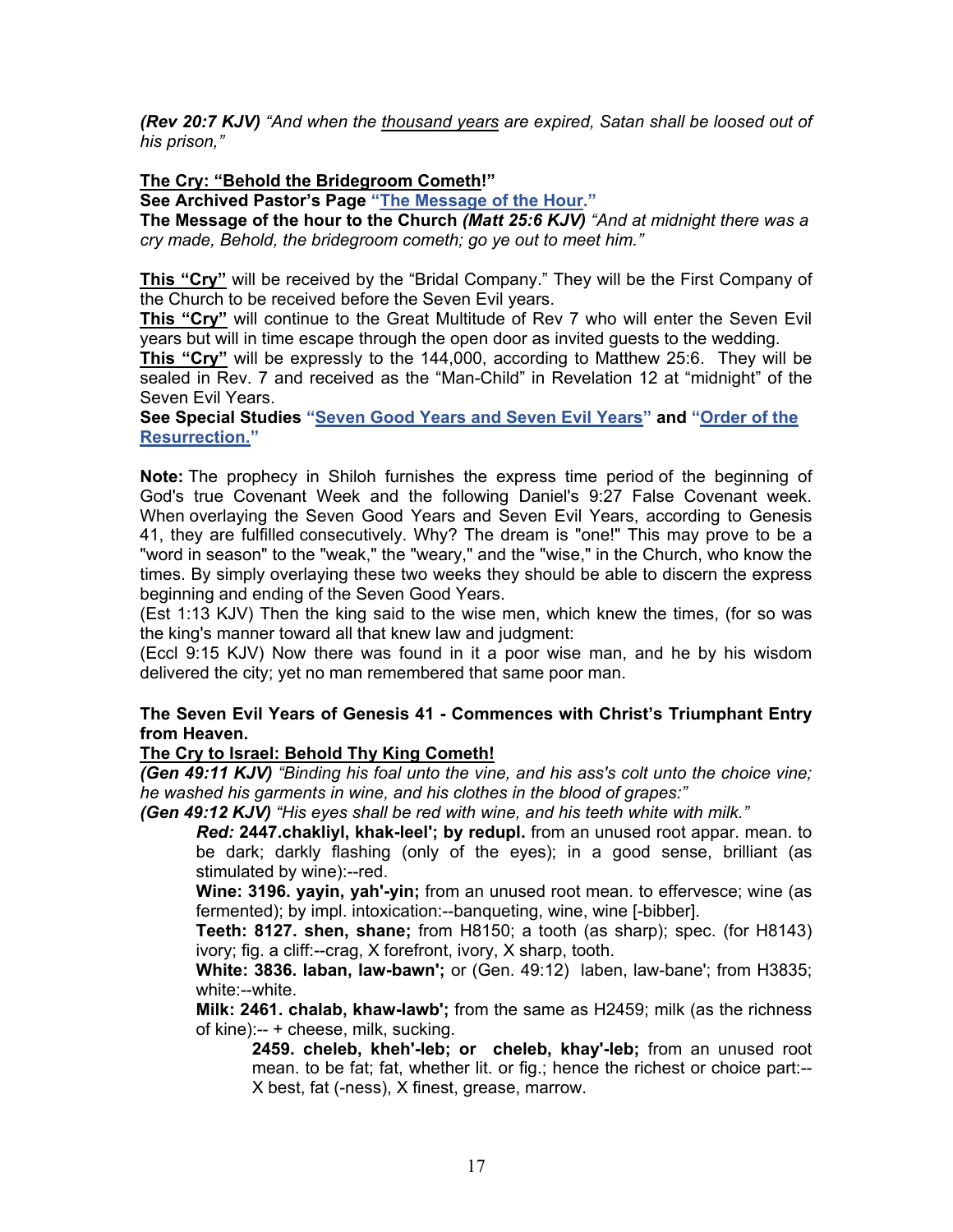*(John 5:43 KJV) "I am come in my Father's name, and ye receive me not: if another shall come in his own name, him ye will receive."*

*(Rev 6:1 KJV) "And I saw when the Lamb opened one of the seals, and I heard, as it were the noise of thunder, one of the four beasts saying, Come and see."*

*(Rev 6:2 KJV) "And I saw, and behold a white horse: and he that sat on him had a bow; and a crown was given unto him: and he went forth conquering, and to conquer."*

*(Rev 6:3 KJV) "And when he had opened the second seal, I heard the second beast say, Come and see."*

*(Rev 6:4 KJV) "And there went out another horse that was red: and power was given to him that sat thereon to take peace from the earth, and that they should kill one another: and there was given unto him a great sword."*

#### **We will consider:**

*(Gen 49:16 KJV) "Dan shall judge his people, as one of the tribes of Israel."*

*(Gen 49:17 KJV) "Dan shall be a serpent by the way, an adder in the path, that biteth the horse heels, so that his rider shall fall backward."*

## **Old Testament Prophecy - The Vengeance of the Lord**

*(Isa 63:1 KJV) "Who is this that cometh from Edom, with dyed garments from Bozrah? this that is glorious in his apparel, travelling in the greatness of his strength? I that speak in righteousness, mighty to save".*

*(Isa 63:2 KJV) "Wherefore art thou red in thine apparel, and thy garments like him that treadeth in the winefat?"*

*(Isa 63:3 KJV) "I have trodden the winepress alone; and of the people there was none with me: for I will tread them in mine anger, and trample them in my fury; and their blood shall be sprinkled upon my garments, and I will stain all my raiment."*

*(Isa 63:4 KJV) "For the day of vengeance is in mine heart, and the year of my redeemed is come".*

*(Isa 63:6 KJV) "And I will tread down the people in mine anger, and make them drunk in my fury, and I will bring down their strength to the earth."*

#### **Holman's Bible Dictionary - The History**

**SHILOH** (shi' lohh) Place name perhaps meaning, "tranquil, secure." About thirty miles north of Jerusalem sat the city which would be Israel's religious center for over a century after the conquest, being the home of Israel's tabernacle (Josh. 18:1). See Tabernacle.

Judges 21:19 described Shiloh's location as "on the north side of Bethel, on the east side of the highway that goeth up from Bethel to Shechem, and on the south of Lebonah." Twelve miles south of Shechem, Shiloh was in a fertile plain at 2,000 feet elevation. This is apparently modern Seilun, where archaeologists have unearthed evidence of Canaanite settlement by 1700 B.C. Perhaps when Israel chose a spot for the tabernacle, Shiloh was available for Joshua to use as the place to allot land to the tribes (Josh. 18).

Tribal annual pilgrimages to the tabernacle set the scene for another incident in Shiloh. The tribe of Benjamin had a dilemma in that no other tribe would give them their daughters for wives (Judg. 21). Because of this, the men of Benjamin waited in the vineyards (v. 20) until the dancing women went out of Shiloh where they were then captured and taken as wives.

Samuel's early years provided another connection with Shiloh (1 Sam. 1-4). At the tabernacle, Hannah vowed to the Lord that if He would give her a son she would give him back to God (1 Sam. 1). After the birth of Samuel, Hannah brought him to Shiloh in